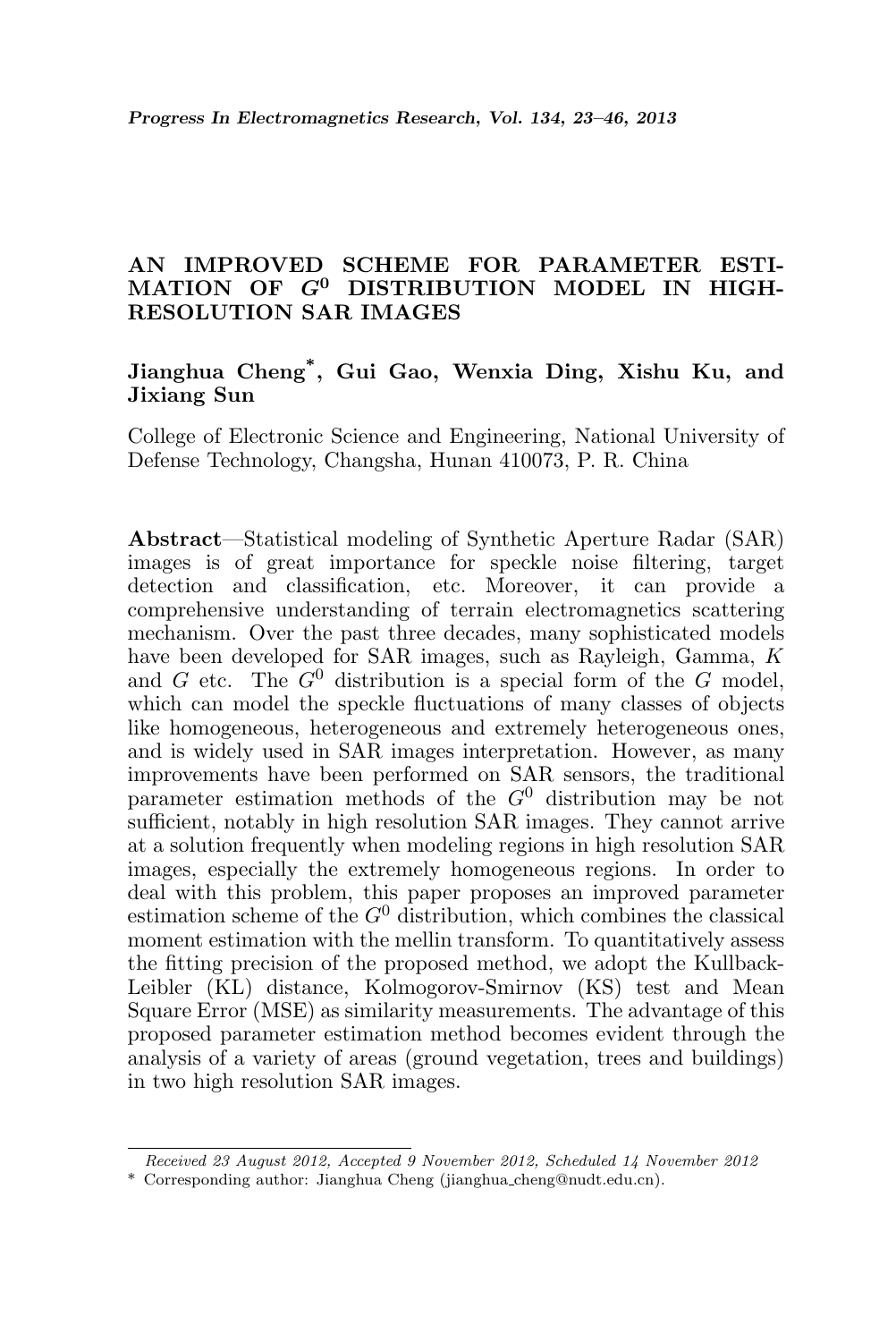### 1. INTRODUCTION

With the development of remote sensing technique, earth observation and environmental monitoring [1] have been known a considerable boom in various applications. SAR [2] is one of the most important active sensors for earth observation and environmental monitoring, can detect electromagnetic radiation emitted or reflected by objects, and plays an important role in detecting [3, 4] and discriminating targets [5–7]. The advantage of SAR compared with other positive sensors lies in its capability of imaging weather and illumination independent. The precise knowledge of the statistical properties of SAR data and backscattering model [8–15] plays a central role in SAR image processing and understanding [16]. Therefore, statistical modeling of SAR images has become an active research field and numbers of well-known statistical models have been proposed over the past three decades.

The existing statistical models of SAR images are customarily divided into two categories: nonparametric and parametric models [17]. There exist several representative nonparametric models, such as the artificial neural networks (ANN) [18–22], the support vector machine (SVM) [23, 24], the parzen window [25], etc. The essentially part of these nonparametric models is using the weighted sum of different kernel functions to approximate the statistical distribution of SAR images. The merit of nonparametric modeling is suitable for estimating the complex unknown probability density function (PDF) and has relatively high estimation accuracy. However, it needs a mass of sample data set as well as involves complex computation. Consequently, parametric modeling has been intensively studied. The underlying idea of parametric modeling is choosing an appropriate statistical model from several given ones to approximate the statistical distribution of SAR images. Currently, most widely used statistical models are developed from the product speckle model, which is based on the assumption that the observed data results from the product between the speckle noise and the terrain backscatter. Several distributions have been used for the backscatter, aiming at modeling different types of classes and their characteristic degrees of homogeneity, such as Rayleigh distribution [26] for single-look amplitude SAR images and Gamma distribution [27] for multi-look amplitude SAR images. The K distribution [28, 38] is deduced from the assumption that the intensity of radar cross section (RCS) fluctuations has a Gamma distribution in heterogeneous regions. It has multiplicative fading statistical characteristics which usually provides a good fitness to heterogeneous terrains. Therefore, the K distribution has become a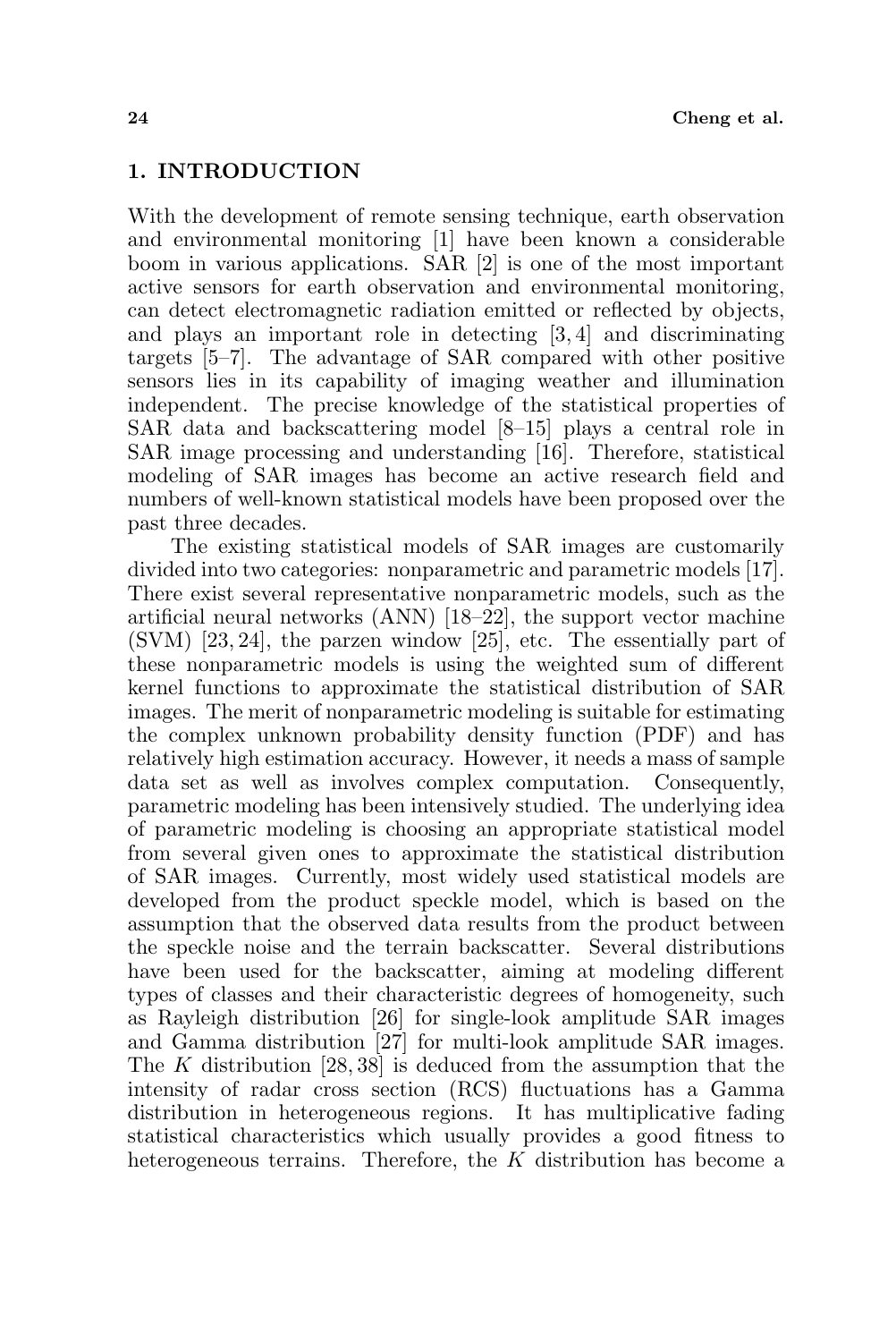well-known statistical model recently. However, the K distribution cannot model extremely heterogeneous objects in high resolution SAR images. To solve this problem, the G distribution [16] is proposed by assuming a Gamma distribution for the speckle noise and a square root of generalized inverse Gaussian (SRGIG) distribution for the terrain backscatter of multi-look SAR images. It is first presented by the G distribution that SAR image scenes can be divided into homogeneous, heterogeneous and extremely heterogeneous parts according to their homogeneous degrees. The K and  $G^0$  distributions are just the two special forms of the  $G$  distribution [16], where the  $K$ distribution is suitable for modeling heterogeneous regions while the  $G^0$  distribution is suitable for modeling multilook clutter with widely varying degrees of homogeneity. Compared with the G distribution, the  $G^0$  distribution does not involve complex Bessel functions. So the parameter estimation of the  $G^0$  distribution is relatively easy, and the computational complexity is low. Consequently, the  $G^0$  distribution has become one of the most promising statistical models in recent years [29, 30].

The essential part of the  $G^0$  distribution is parameter estimation. Several strategies have been proposed to deal with parameter estimation problem, such as the method of moments (MoM) [16, 29, 31– 33] and mellin transform (MT) based parameter estimation [34]. However, the fitting precision of the MoM is low. The MT based method can not model extremely homogeneous regions although it has a high estimation precision.

This paper proposes a new parameter estimation method by combing use of the MoM and the MT. The structure of this paper is as follows. In Section 2, methods like the MoM, MT and our proposed are introduced. In Section 3, experimental results of parameter estimation are discussed and the KL distance KS test and MSE are used to quantitatively assess the fitting precision of the above mentioned methods. In Section 4, conclusions are reached.

# 2. METHODOLOGY

In order to retrieve the "unspeckled" radar backscatter component from an observed SAR image data, a model combining an underlying RCS component with an uncorrelated speckle component is used. The most commonly used model is the product model, which expresses the observed component  $Z$  as the product of the RCS component  $X$  and the speckle noise component Y

$$
Z = X \cdot Y \tag{1}
$$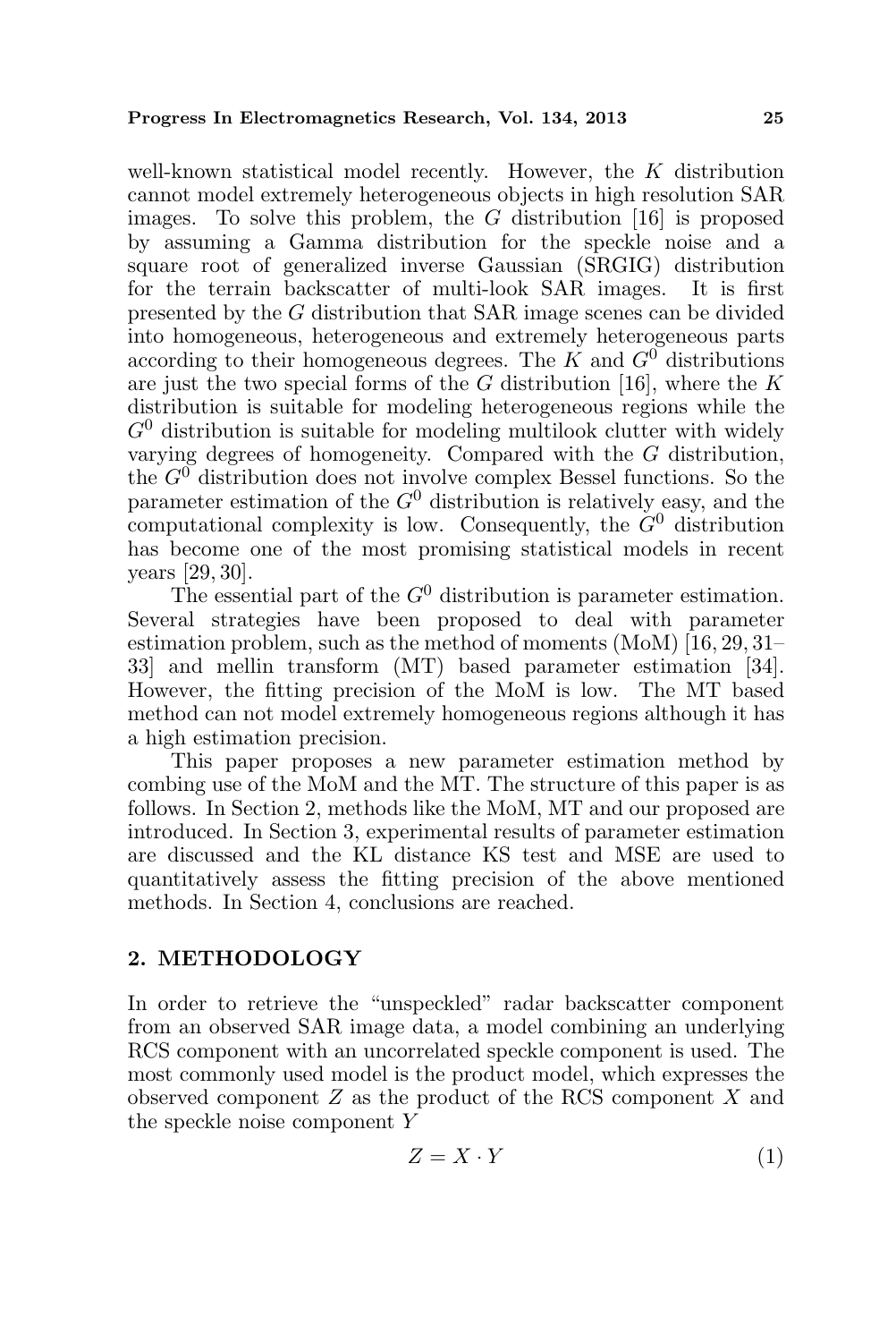Frery et al. [16] deduced the G model by assuming a generalized inverse Gaussian distribution for the RCS component and a Gamma distribution for the speckle component of multi-look SAR images. The intensity and amplitude PDF of the G distribution are

$$
p_{Z_I}(x) \sim G_I(\alpha, \gamma, \lambda, n)
$$
  
= 
$$
\frac{n^n (\lambda/\gamma)^{\alpha/2}}{\Gamma(n) K_\alpha (2\sqrt{\lambda \gamma})} x^{n-1} \left(\frac{\gamma + nx}{\lambda}\right)^{(\alpha - n)/2} K_{\alpha - n} \left(2\sqrt{\lambda (\gamma + nx)}\right)
$$
 (2)  

$$
p_{Z_A}(x) \sim G_A(\alpha, \gamma, \lambda, n)
$$
  
= 
$$
\frac{2n^n (\lambda/\gamma)^{\alpha/2}}{\Gamma(n) K_\alpha (2\sqrt{\lambda \gamma})} x^{2n-1} \left(\frac{\gamma + nx^2}{\lambda}\right)^{(\alpha - n)/2} K_{\alpha - n} \left(2\sqrt{\lambda (\gamma + nx^2}\right)
$$
 (3)

where  $p_{Z_I}(x)$  is the intensity PDF,  $p_{Z_A}(x)$  is the amplitude PDF,  $x \in \mathbb{R}$ is the RCS component, n is the equivalent number of looks,  $\lambda$ ,  $\gamma$  are the scale parameters which have a relationship with the mean energy of the observed region,  $K_{\alpha}$  denotes the modified Bessel function of the third kind,  $\alpha$  indicates the degree of heterogeneity [16], and  $\Gamma(\cdot)$ denotes the Gamma function.

The  $K$  distribution is a particular form of the  $G$  model, which assumes that both the RCS component and the speckle component as Gamma distribution. If  $\gamma \to 0$ , the intensity and amplitude PDF of K distribution can be deduced from Equation  $(1)$ , Equation  $(2)$  and Equation (3) respectively

$$
p_{Z_I}(x) \sim K_I(\alpha, \lambda, n)
$$
  
= 
$$
\frac{2\lambda n}{\Gamma(\alpha)\Gamma(n)} (\lambda nx)^{(\alpha+n)/2-1} K_{\alpha-n} (2\sqrt{\lambda nx}), \quad \alpha, \lambda, n, x > 0 \quad (4)
$$
  

$$
p_{Z_A}(x) \sim K_A(\alpha, \lambda, n)
$$
  
= 
$$
\frac{4\lambda nx}{\Gamma(\alpha)\Gamma(n)} (\lambda nx^2)^{(\alpha+n)/2-1} K_{\alpha-n} (2x\sqrt{\lambda n}), \quad \alpha, \lambda, n, x > 0 \quad (5)
$$

The Gamma distribution can describe the characteristics of the RCS fluctuations of heterogeneous terrains well in high resolution SAR images. But it cannot model extremely heterogeneous terrains like urban regions containing many buildings.

The  $G^0$  distribution is another particular form of the G model, which assumes that the RCS component as SRGIG distribution and the speckle component as Gamma distribution. If  $\lambda \to 0$ , the intensity and amplitude PDF of the  $G^0$  distribution can be deduced from Equation (1), Equation (2) and Equation (3) respectively

$$
p_{Z_I}(x) \sim G_I^0(\alpha, \gamma, n) = \frac{n^n \Gamma(n - \alpha) x^{n-1}}{\gamma^{\alpha} \Gamma(n) \Gamma(-\alpha) (\gamma + nx)^{n-\alpha}}, \ -\alpha, \gamma, n, x > 0 \quad (6)
$$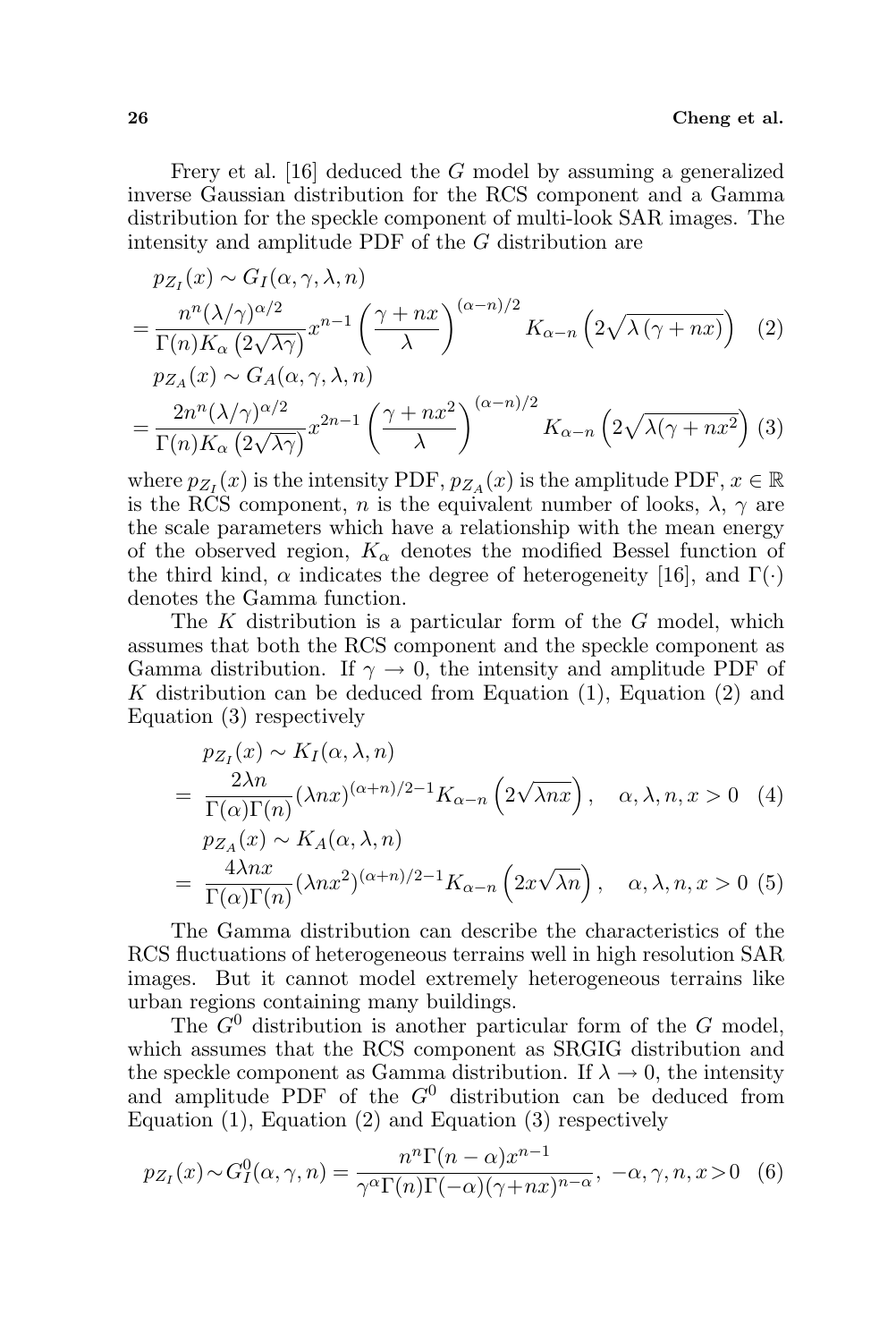Progress In Electromagnetics Research, Vol. 134, 2013 27

$$
p_{Z_A}(x) \sim G_A^0(\alpha, \gamma, n) = \frac{2n^n \Gamma(n - \alpha) x^{2n - 1}}{\gamma^{\alpha} \Gamma(n) \Gamma(-\alpha) (\gamma + n x^2)^{n - \alpha}}, \ -\alpha, \gamma, n, x > 0 \tag{7}
$$

The SRGIG distribution is appropriate for modeling both heterogeneous and extremely heterogeneous regions. Moreover, the PDF given in Equation (6) and Equation (7) don't involve the complex Bessel functions. Thus, it potentially means simple parameter estimation and is regarded as the universal model for speckled imagery Figure 1(a) shows some examples of Equation (7) with  $n = 2$ for different values of  $\alpha$ , and Figure 1(b) shows some examples of Equation (7) with  $\alpha = -3$  for different values of n. It can be seen that parameter  $\alpha$  is able to provide more flexibility to control the model shape than parameter *n*.

As mentioned in the introduction section, the existing efficient parameter estimation techniques for  $G^0$  distribution are the MoM and MT based methods. In order to simplify the introduction, we only discuss parameter estimation for the intensity PDF of the  $G^0$ distribution because the estimated values are same both for intensity and amplitude data.

## 2.1. MoM Based Parameter Estimation

The k-th order moments of the  $G^0$  distribution are given by

$$
E\left(x^{k}\right) = \int_{0}^{+\infty} x^{k} G_{I}^{0}\left(\alpha, \gamma, n\right) dx
$$
  
= 
$$
\frac{n^{n} \Gamma(n - \alpha)}{\gamma^{\alpha} \Gamma(n) \Gamma(-\alpha)} \int_{0}^{+\infty} \frac{x^{n+k-1}}{(\gamma + nx)^{n-\alpha}} dx, \quad -\alpha, \gamma, n, x > 0 \quad (8)
$$



**Figure 1.** The amplitude PDF of  $G^0$  distribution with  $\gamma = 5000$  for different values of n and  $\alpha$ . (a)  $n = 2$ ,  $\alpha = \{-1, -2, -3, -4, -5, -6\}.$ (b)  $n = \{2, 3, 4, 5, 6, 7\}, \alpha = -3.$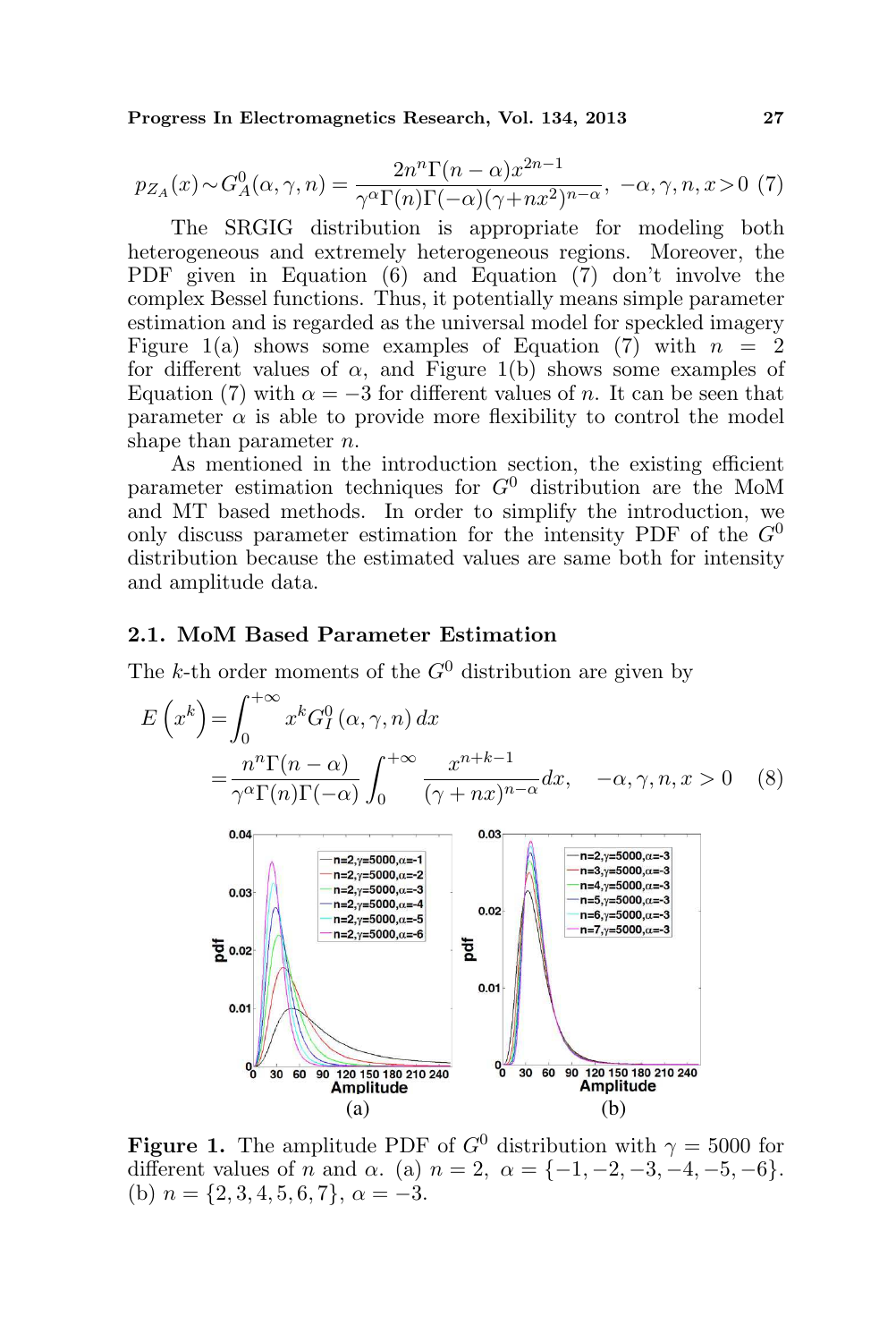After simplification, Equation (8) can be expressed as

$$
E\left(x^{k}\right) = \left(\frac{\gamma}{n}\right)^{k} \frac{\Gamma(-\alpha - k)\Gamma(n + k)}{\Gamma(n)\Gamma(-\alpha)}, \quad -\alpha, \gamma, n, x > 0 \quad (9)
$$

In order to estimate the parameters  $\alpha$ ,  $\gamma$  and n, two wellknown moment estimation methods exist [16, 29]. For intensity data, assuming the equivalent number of looks n known, and using  $k = 1/2$ , 1 [16]. The estimator for the parameters of the  $G^0$  distribution are given

$$
\begin{cases}\n\frac{\Gamma^2(-\alpha - 1/2)\Gamma^2(n + 1/2)}{\Gamma(-\alpha - 1)\Gamma(n + 1)\Gamma(-\alpha)\Gamma(n)} = \frac{E^2(x^{1/2})}{E(x)} \\
\gamma = n \left(\frac{E(x)\Gamma(-\alpha)\Gamma(n)}{\Gamma(-\alpha - 1)\Gamma(n + 1)}\right)^2\n\end{cases}, \quad -\alpha, \gamma, n, x > 0 \quad (10)
$$

We call this moment estimation method as the classical MoM.

Assuming the equivalent number of looks  $n$  known, and using  $k = 1, 2$  [29]. The estimator for the parameters of the  $G^0$  distribution are given  $\overline{a}$ 

$$
\begin{cases}\nE(x) = \frac{\gamma}{-(\alpha+1)} \\
E(x^2) = \frac{\gamma^2(n+1)}{n\alpha(\alpha+1)}\n\end{cases}, \alpha < -1, \gamma, n, x > 0
$$
\n(11)

Both of these two moment estimation methods are taken the equivalent number of looks  $n$  as known. However, the equivalent number of looks of different regions varies greatly in a whole SAR image. It is reasonless to replace the mean number of looks as the number of looks of different regions, and is necessary to take  $n$  as an estimation parameter.

In order to estimate three parameters  $\alpha$ ,  $\gamma$  and n, three Equations are needed at least. Based on the property  $\Gamma(x+1) = x\Gamma(x)$  of the gamma function  $\Gamma(x) = \int_0^\infty t^{x-1}e^{-t}dt$   $(x > 0)$ , we deduce the iterative form of moment calculation as

$$
E\left(x^{k+1}\right) = -\frac{\gamma}{n} \frac{n+k}{\alpha+k+1} E\left(x^k\right), \quad -\alpha, \gamma, n, x > 0 \tag{12}
$$

Based on Equation (12) and by using  $k = 1, 2$  and 3, the estimator for the parameters of the  $\tilde{G}^0$  distribution are given

$$
\begin{cases}\nE(x) = -\frac{\gamma}{\alpha + 1} \\
E(x^2) = \frac{(n+1)(a+1)}{n(a+2)} E^2(x) \\
E(x^3) = \frac{(n+2)(a+1)}{n(a+3)} E^2(x) E(x)\n\end{cases}
$$
\n(13)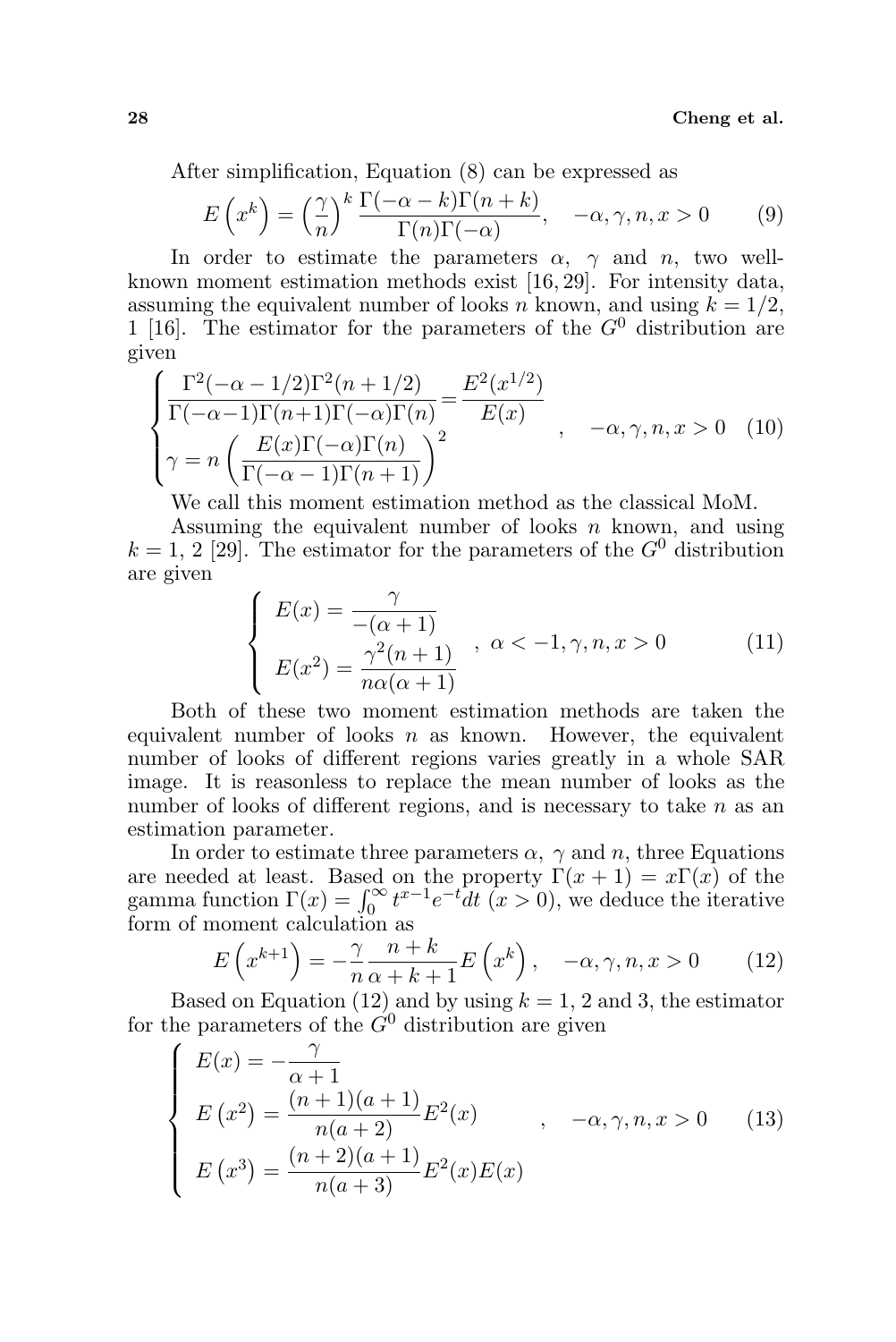#### Progress In Electromagnetics Research, Vol. 134, 2013 29

We call this moment estimation method as the extended MoM.

However, both these two MoM based parameter estimation methods of the  $G^0$  distribution mentioned above may be not sufficient to model regions in high-resolution SAR images.

# 2.2. MT Based Parameter Estimation

For a function f defined over  $\mathbb{R}^+$  only, the integral mellin transform of f

$$
MT[f](x) = \int_0^{+\infty} u^{x-1} f(u) du \qquad (14)
$$

As the intensity PDF of a SAR image is defined over  $\mathbb{R}^+$ , its MT exists for all the values. It is obvious that Equation (14) has strong relations with the fourier transform. All the principal statistical moments of MT can be deduced from results of fourier transform [35]. The main functions of the  $G^0$  distribution like First second-kind characteristic function, Second second-kind characteristic function, rth-order second-kind characteristic moment and rth-order secondkind characteristic cumulant are as follows respectively

$$
\phi_I(x) = \mathbf{M}\mathbf{T}[p_{Z_I}](x) = \int_0^{+\infty} u^{x-1} p_{Z_I}(u) du = \int_0^{+\infty} u^{x-1} G_I^0(\alpha, \gamma, n) du
$$

$$
= \left(\frac{\gamma}{n}\right)^{x-1} \frac{\Gamma(n+x-1)\Gamma(-\alpha-x+1)}{\Gamma(n)\Gamma(-\alpha)}, \quad \alpha < 1-x, \gamma, n, x > 0 \tag{15}
$$

$$
\varphi_I(x) = \log(\phi_I(x))\tag{16}
$$

$$
\widetilde{m_r} = \frac{d^r \phi_I(x)}{dx^r}\bigg|_{x=1} = \int_0^{+\infty} (\log u)^r p_{Z_I}(u) du \tag{17}
$$

$$
\widetilde{k_r} = \frac{d^r \varphi_I(x)}{dx^r} \bigg|_{x=1} \tag{18}
$$

Combining Equation (15) and Equation (17), the first 3th-order second-kind characteristic moment can be deduced

$$
\begin{cases}\n\widetilde{m_1} = \log(\gamma/n) + \Psi(n) - \Psi(-\alpha) \\
\widetilde{m_2} = \Psi^{(1)}(n) + \Psi^{(1)}(-\alpha) + \widetilde{m_1}^2 \\
\widetilde{m_3} = \Psi^{(2)}(n) - \Psi^{(2)}(-\alpha) + 3(\Psi^{(1)}(n) + \Psi^{(1)}(-\alpha))\widetilde{m_1} + \widetilde{m_1}^2\n\end{cases} (19)
$$

where  $\Psi(x) = \Gamma'(x)/\Gamma(x)$   $(x > 0)$  is the digamma function, and where  $\Psi(x) = 1 (x)/1$ <br>  $\Psi^{(k)}(x) = (-1)^{k+1} \int_0^\infty$  $\frac{t^k e^{-xt}}{1-e^{-t}}dt$  is the *k*th-order digamma function which is also called the polygamma function. As for regular moments,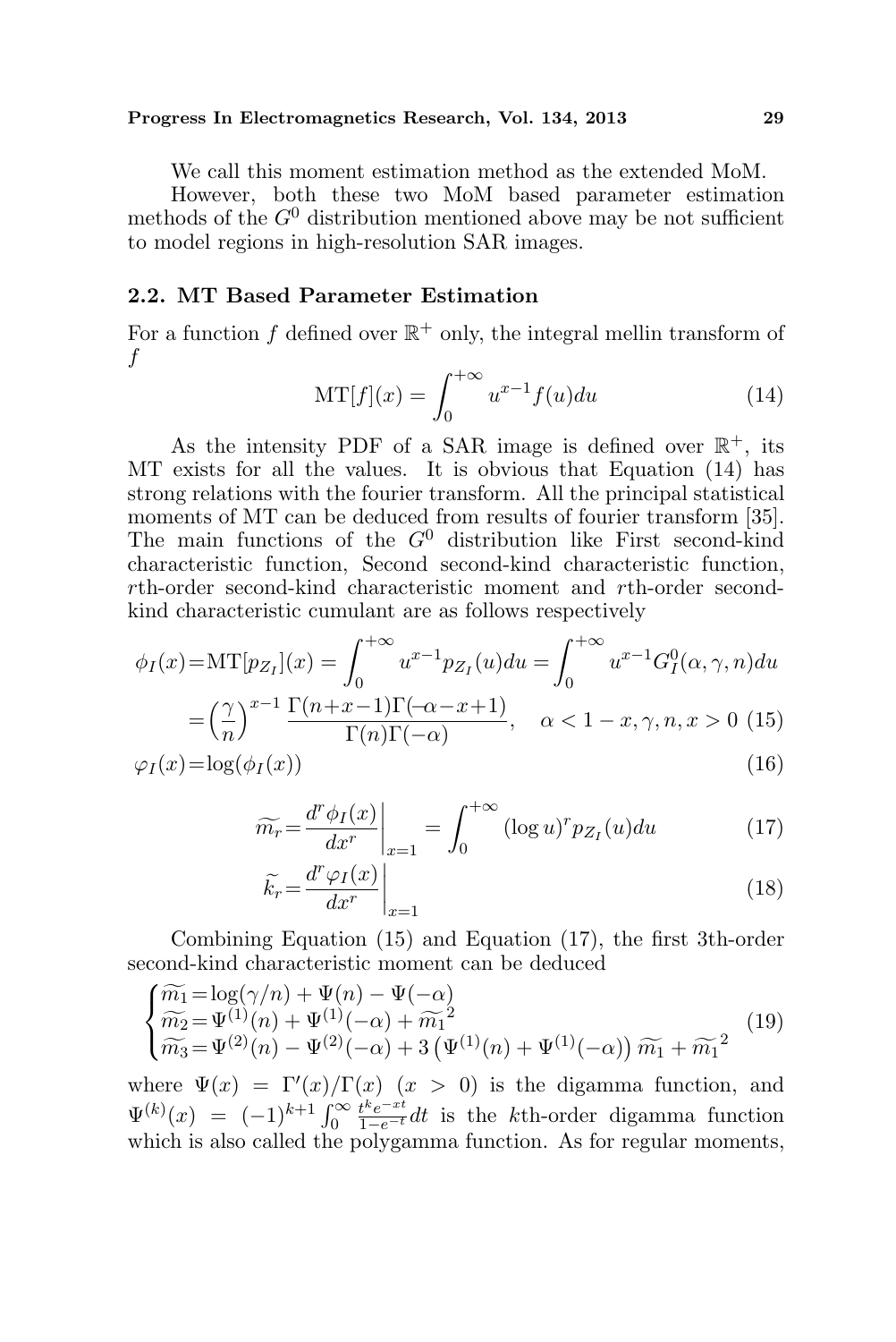the relationships between the first 3th-order second-kind characteristic moment and characteristic cumulant are [35]

$$
\begin{cases}\n\widetilde{k}_1 = \widetilde{m}_1 \\
\widetilde{k}_2 = \widetilde{m}_2 - \widetilde{m}_1^2 \\
\widetilde{k}_3 = \widetilde{m}_3 - 3\widetilde{m}_1 \widetilde{m}_2 + 2\widetilde{m}_1^3\n\end{cases}
$$
\n(20)

Combining Equation (19) and Equation (20), the following Equations are obtained

$$
\begin{cases}\n\widetilde{k}_1 = \log(\gamma/n) + \Psi(n) - \Psi(-\alpha) \\
\widetilde{k}_2 = \Psi^{(1)}(n) + \Psi^{(1)}(-\alpha) \\
\widetilde{k}_3 = \Psi^{(2)}(n) - \Psi^{(2)}(-\alpha)\n\end{cases} (21)
$$

Define  $x_1, x_2, \ldots, x_N$  as N samples of the observed data, the first 3th-order second-kind characteristic cumulant are actually calculated as  $\overline{ }$ 

$$
\begin{cases}\n\widetilde{k}_1 = \frac{1}{N} \sum_{i=1}^N \log(x_i) \\
\widetilde{k}_2 = \frac{1}{N} \sum_{i=1}^N \left[ \left( \log(x_i) - \widetilde{k}_1 \right)^2 \right] \\
\widetilde{k}_3 = \frac{1}{N} \sum_{i=1}^N \left[ \left( \log(x_i) - \widetilde{k}_1 \right)^3 \right]\n\end{cases}
$$
\n(22)

The solution of Equation (21) is usually done by calculating the second and third expression firstly. Define two new functions by replacing  $\alpha$  as x in Equation (21)

$$
\begin{cases}\nf_1(x) = (\Psi^{(1)})^{-1} (\tilde{k}_2 - \Psi^{(1)}(-x)) \\
f_2(x) = (\Psi^{(2)})^{-1} (\tilde{k}_3 + \Psi^{(2)}(-x))\n\end{cases}, \quad x < 0 \tag{23}
$$

where  $(\Psi^{(1)})^{-1}(x)$  is the inverse 1th-order digamma function, and  $(\Psi^{(2)})^{-1}(x)$  is the inverse 2th-order digamma function. According to the property of the polygamma function,  $\Psi^{(1)}(x)$  is completely monotonic increase while  $\Psi^{(2)}(x)$  is completely monotonic decrease. Based on this fact, it is easy to see that  $f_1(x)$  is completely monotonic decrease while  $f_2(x)$  is completely monotonic increase. The intersection point of  $f_1(x)$  and  $f_2(x)$  is the estimated value of  $\alpha$ . After calculating the parameter  $\alpha$ , n and  $\gamma$  are obtained by Equation (21).

The MT based parameter estimation method can model homogeneous, heterogeneous and extremely heterogeneous regions of SAR image, and has a high estimation precision. The key point of all the merits mentioned above is based on the fact that functions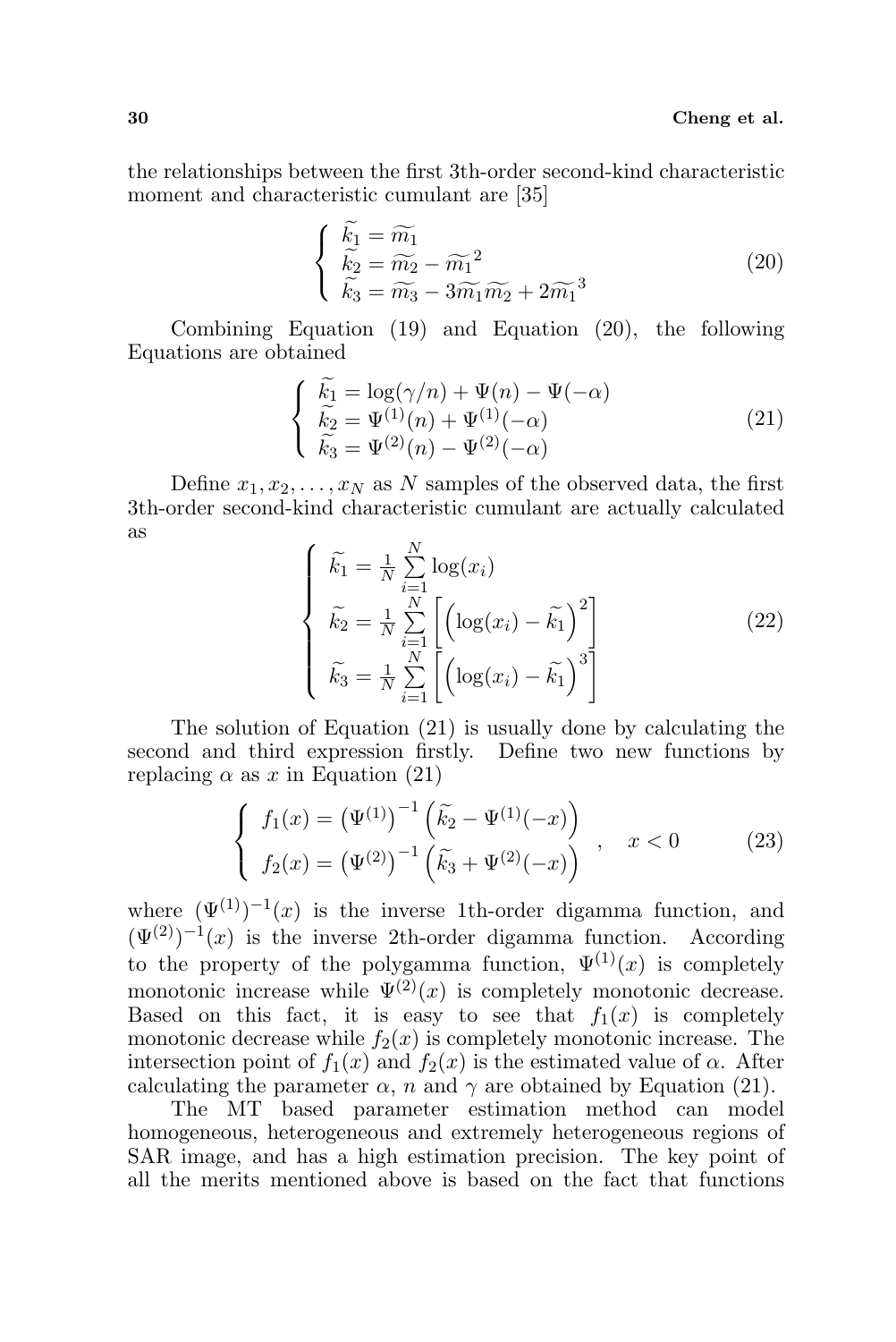### Progress In Electromagnetics Research, Vol. 134, 2013 31

 $f_1(x)$  and  $f_2(x)$  should have an intersection point. However, the parameter  $\alpha$  would be a large number when the observed region is extremely homogeneous. If  $|\alpha| \to \infty$ , then  $\Psi^{(1)}(x) \to 0$  and  $\Psi^{(2)}(x) \to 0$ , consequently  $f_1(\infty)$  and  $f_2(\infty)$  would be constant as  $f_1(\infty) \to (\Psi^{(1)})^{-1}(\widetilde{k_2})$  and  $f_2(\infty) \to (\Psi^{(1)})^{-1}(\widetilde{k_3})$ . If  $f_1(\infty) > f_2(\infty)$ , there wouldn't exist any intersection point, and Equation (21) is unsolved.

# 2.3. Our Proposed Parameter Estimation

In order to obtain the parameters estimation of the  $G^0$  distribution and satisfy the constraints of these parameters, we propose a novel parameter estimation method, which combines the merits both from the MoM and MT parameter estimation. Firstly, we convert Equation (11) into

$$
\begin{cases}\n\alpha = \frac{2nE(x^2) - (n+1)E^2(x)}{(n+1)E^2(x) - nE(x^2)} & , \quad \alpha < -1, \gamma, n, x > 0 \quad (24) \\
\gamma = -(\alpha + 1)E(x)\n\end{cases}
$$

Then, a new Equation is formed by substituting Equation (24) for the second and third expressions of Equation (21)

$$
\begin{cases}\n\log(\gamma/n) + \Psi(n) - \Psi(-\alpha) = \tilde{k_1} \\
\alpha = \frac{2nE(x^2) - (n+1)E^2(x)}{(n+1)E^2(x) - nE(x^2)} \\
\gamma = -(\alpha+1)E(x)\n\end{cases}, \quad \alpha < -1, \gamma, n, x > 0 \quad (25)
$$

Also, we can deduce from Equation (24) that

$$
\frac{\gamma}{n} = \frac{E(x^2)E(x)}{nE(x^2) - (n+1)E^2(x)}, \quad \gamma, n, x > 0
$$
\n(26)

Thirdly, the parameter  $n$  is obtained by taking Equation (26) and the second expression of Equation (25) into the fist expression of Equation (25).

Finally, the parameter  $\alpha$  and  $\gamma$  are obtained subsequently by solving Equation (25).

Our parameter estimation method of the  $G^0$  distribution only requires calculating the 1th-order and 2th-order moments while the MoM based parameter estimation method needs to calculate the 3thorder moment. Additionally, our method avoids the instance of no solution when modeling the extremely homogeneous regions in high resolution SAR images.

For convenience of comparison, the parameter estimation methods of the  $G^0$  distribution mentioned above are summarized in Table 1.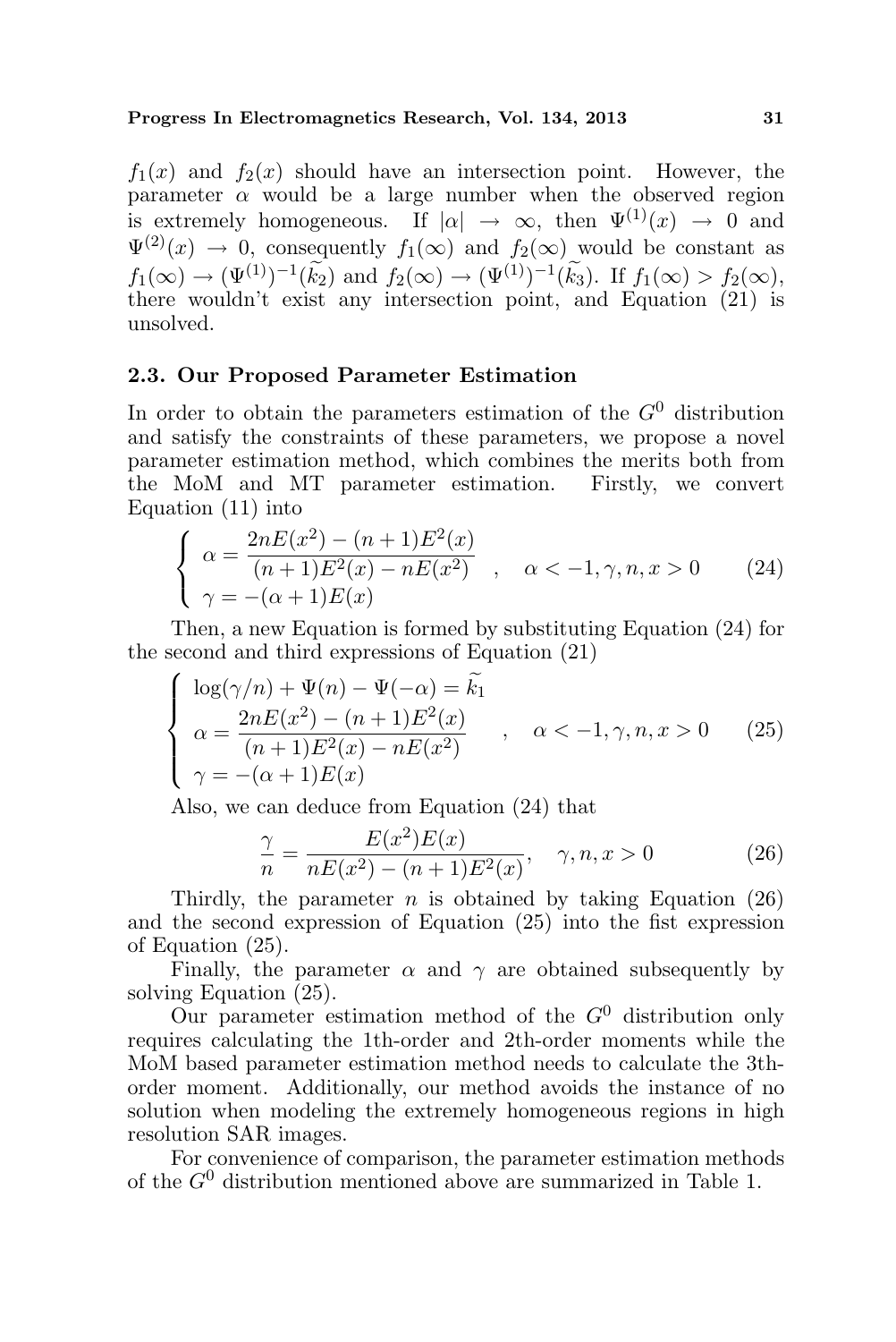| Methods         | Expressions                                                                                                                                                                                                                                                                                                                                                                                                                                                                                                             |
|-----------------|-------------------------------------------------------------------------------------------------------------------------------------------------------------------------------------------------------------------------------------------------------------------------------------------------------------------------------------------------------------------------------------------------------------------------------------------------------------------------------------------------------------------------|
|                 |                                                                                                                                                                                                                                                                                                                                                                                                                                                                                                                         |
|                 |                                                                                                                                                                                                                                                                                                                                                                                                                                                                                                                         |
|                 | $\label{eq:thm:main} \begin{minipage}{0.9\textwidth} {\small \begin{minipage}{0.9\textwidth} \begin{minipage}{0.9\textwidth} \begin{minipage}{0.9\textwidth} \begin{minipage}{0.9\textwidth} \begin{minipage}{0.9\textwidth} \begin{minipage}{0.9\textwidth} \begin{minipage}{0.9\textwidth} \begin{minipage}{0.9\textwidth} \begin{minipage}{0.9\textwidth} \begin{minipage}{0.9\textwidth} \begin{minipage}{0.9\textwidth} \begin{minipage}{0.9\textwidth} \begin{minipage}{0.9\textwidth} \begin{minipage}{0.9\text$ |
| The             |                                                                                                                                                                                                                                                                                                                                                                                                                                                                                                                         |
| extended        |                                                                                                                                                                                                                                                                                                                                                                                                                                                                                                                         |
| MoM             |                                                                                                                                                                                                                                                                                                                                                                                                                                                                                                                         |
|                 |                                                                                                                                                                                                                                                                                                                                                                                                                                                                                                                         |
| MТ              | $\begin{cases} \log(\frac{\gamma}{n}) + \Psi(n) - \Psi(-\alpha) = \frac{1}{N} \sum_{i=1}^{N} \log(x_i) = \widetilde{k_1} \\ \Psi^{(1)}(n) + \Psi^{(1)}(-\alpha) = \frac{1}{N} \sum_{i=1}^{N} \left[ (\log(x_i) - \widetilde{k_1})^2 \right] \\ \Psi^{(2)}(n) - \Psi^{(2)}(-\alpha) = \frac{1}{N} \sum_{i=1}^{N} \left[ (\log(x_i) - \widetilde{k_1})^3 \right] \end{cases}$                                                                                                                                             |
|                 |                                                                                                                                                                                                                                                                                                                                                                                                                                                                                                                         |
|                 | $\log(\gamma/n) + \Psi(n) - \Psi(-\alpha) = k_1$                                                                                                                                                                                                                                                                                                                                                                                                                                                                        |
| Our<br>proposed | $\alpha = \frac{2nE(x^2) - (n+1)E^2(x)}{(n+1)E^2(x) - nE(x^2)}$ , $\alpha < -1, \gamma, n, x > 0$<br>$\gamma = -(\alpha + 1)E(x)$                                                                                                                                                                                                                                                                                                                                                                                       |
|                 |                                                                                                                                                                                                                                                                                                                                                                                                                                                                                                                         |

Table 1. The expressions of four methods for parameter estimation of the  $G^0$  distribution mentioned in this paper.



Figure 2. Original SAR image collected by the miniSAR of Sandia National Laboratories, and red rectangles (R1 to R4) indicate the four selected representative regions, which are ground, vegetation, trees and buildings respectively.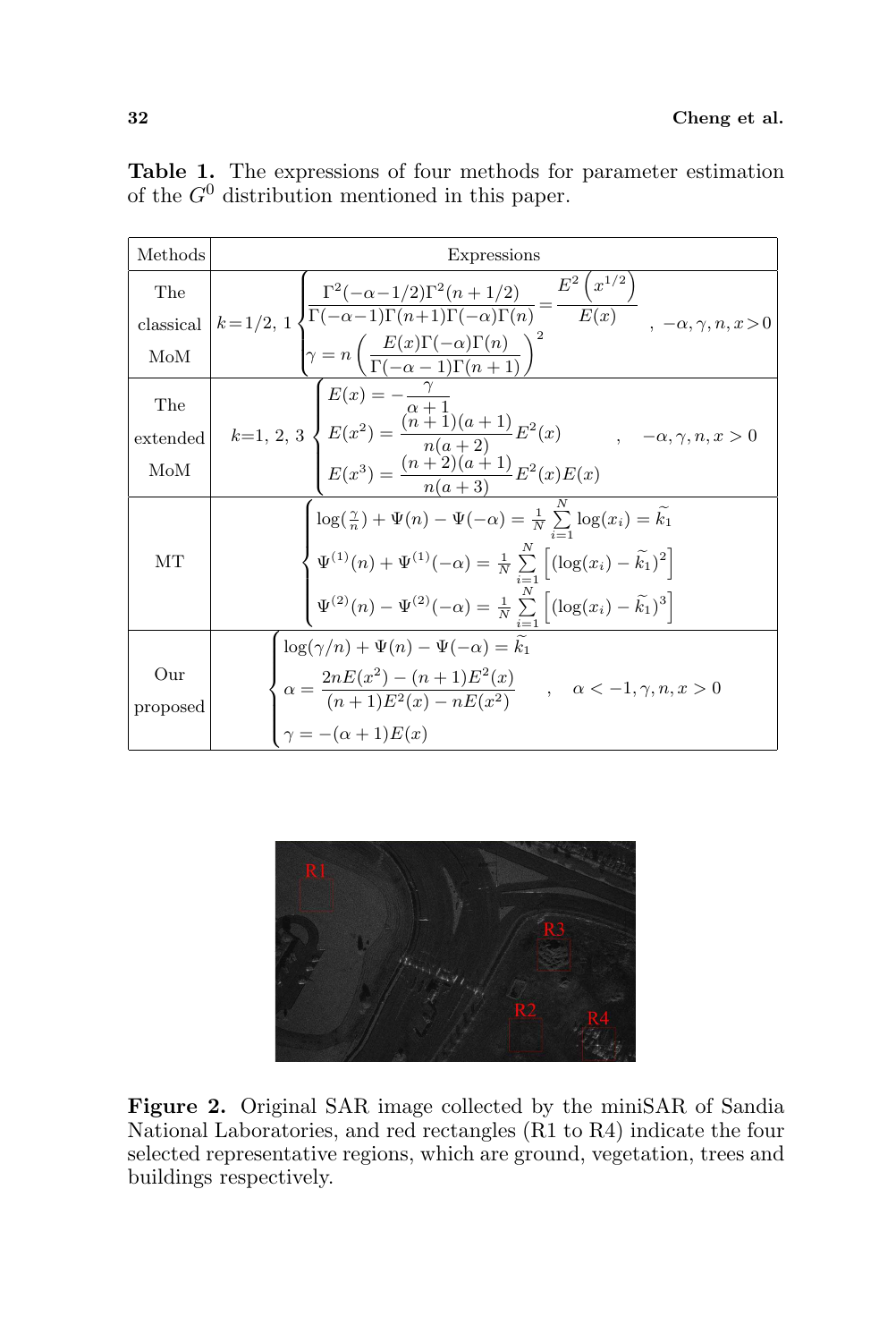# 3. RESULTS AND DISCUSSION

The proposed parameter estimation method is test in real SAR images. Two SAR images taken from different sensors are used in the experiment. The first one was collected by the Ku-band miniSAR



Figure 3. Original SAR image collected by an airborne SAR of China Electronics Technology Group Corporation No. 38 Research Institute, and red rectangles (R1 to R4) indicate the four selected representative regions, which are airdrome ground vegetation, trees and buildings respectively.

| Regions        | Methods           | Parameters       |              |                 |  |
|----------------|-------------------|------------------|--------------|-----------------|--|
|                |                   | $\boldsymbol{n}$ | $\alpha$     | $\gamma$        |  |
|                | The classical MoM | 4.4              | $2.9 * 10^5$ | $-6.8 * 10^8$   |  |
| R1             | The extended MoM  | 4.4              | $1.7 * 10^3$ | $-4.0 * 10^{6}$ |  |
|                | MТ                | Unsolved         | Unsolved     | Unsolved        |  |
|                | Our proposed      | 4.5              | $-577.5$     | $1.3 * 10^{6}$  |  |
|                | The classical MoM | 3.1              | $2.3 * 10^5$ | $-1.9 * 10^8$   |  |
| R <sub>2</sub> | The extended MoM  | 7.3              | $-8.0$       | $5.8 * 10^3$    |  |
|                | MТ                | 4.7              | $-14.2$      | $1.1 * 104$     |  |
|                | Our proposed      | 5                | $-11.5$      | $8.7 * 10^3$    |  |
|                | The classical MoM | 1.2              | $1.2 * 10^5$ | $-1.7 * 108$    |  |
| R3             | The extended MoM  | 1.3              | $-30.8$      | $4.2 * 104$     |  |
|                | MТ                | 2.2              | $-3.7$       | $3.9 * 10^3$    |  |
|                | Our proposed      | $1.6\,$          | $-9.4$       | $1.2 * 104$     |  |
| R <sub>4</sub> | The classical MoM | 0.2              | $7.0 * 104$  | $-1.2 * 10^8$   |  |
|                | The extended MoM  | 0.4              | $-3.9$       | $5.1 * 10^3$    |  |
|                | MТ                | 13.8             | $-1.6$       | $1.2 * 10^3$    |  |
|                | Our proposed      | 2.0              | $-2.4$       | $2.4 * 10^3$    |  |

| Table 2. Parameter estimation results in four regions of Figure 2. |  |  |  |  |  |  |  |  |
|--------------------------------------------------------------------|--|--|--|--|--|--|--|--|
|--------------------------------------------------------------------|--|--|--|--|--|--|--|--|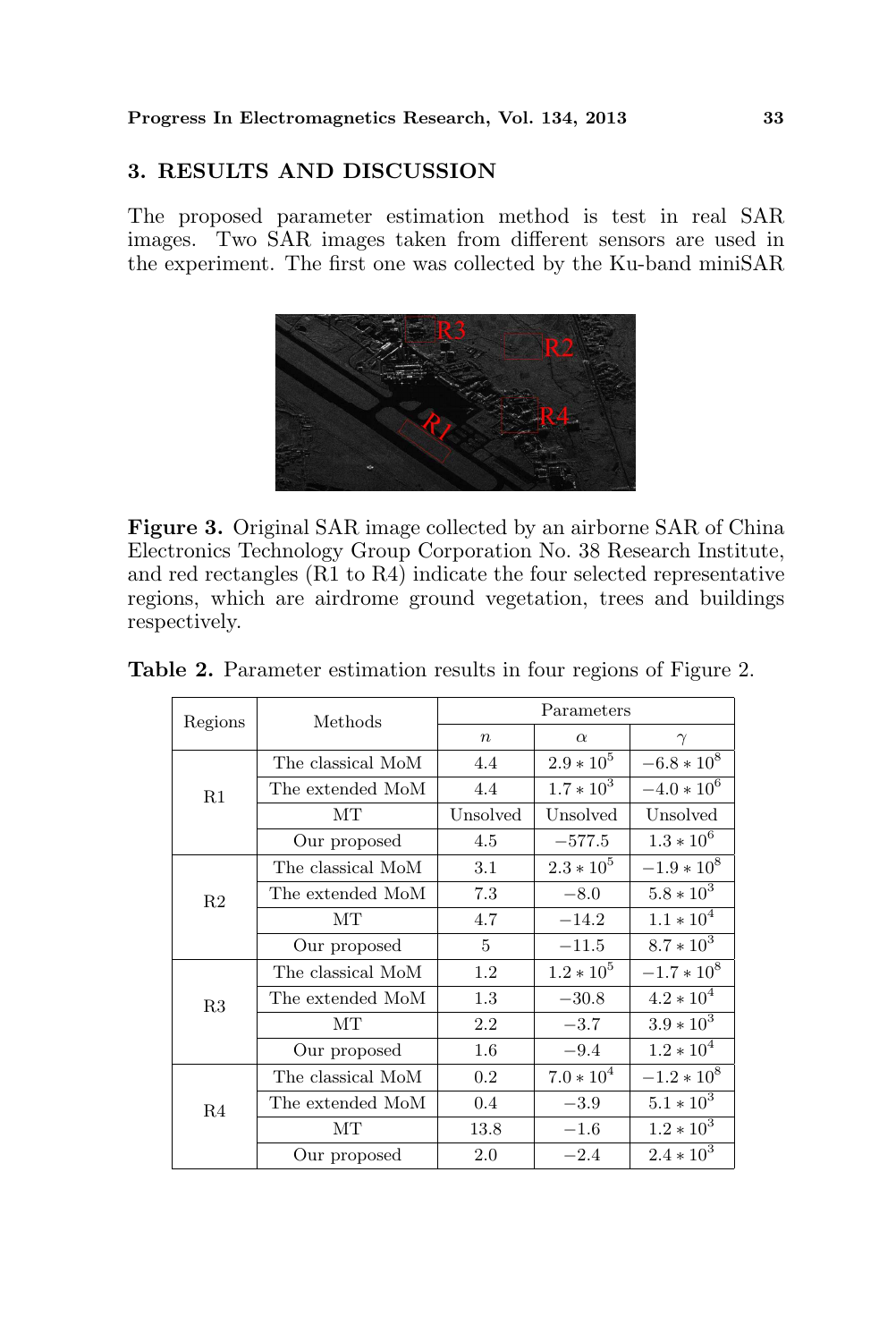of Sandia National Laboratories over the region of Eubank Gated Entrance, KAFB, USA on 19 May 2005. Its size is  $2510 \times 1638$ pixels with a pixel size of about 0.1 m (see Figure 2). The other one was taken by an airborne X-band SAR of China Electronics Technology Group Corporation No. 38 Research Institute over the region of Hefei, Anhui province, China on 6 and 8 November 2005. Its size is  $1840 \times 907$  pixels with a pixel size of about 1 m (see Figure 3). Four representative regions (see red rectangles R1 to R4 in Figure 1 and Figure 2 respectively) are chosen from each SAR image, where R1 is the extremely homogeneous region, R2 is the homogeneous region, R3 is the heterogeneous region, and R4 is the extremely heterogeneous region. All the experiments are run on  $P(R)$  dual-core 2.8 GHz CPU, with 2 GB SDRAM, and the software platform is Matlab R2007b.

# 3.1. Parameter Estimation Experiments

In order to explore the effectiveness of our proposed method, the comparison with other parameter estimation methods is made like the classical MoM [29], our deduced the extended MoM and MT [34]. Table 2 shows the comparative results of these parameter estimation

| Regions | Methods           | Parameters       |              |                 |  |
|---------|-------------------|------------------|--------------|-----------------|--|
|         |                   | $\boldsymbol{n}$ | $\alpha$     | $\gamma$        |  |
|         | The classical MoM | 3.2              | $9.3 * 104$  | $-1.1 * 108$    |  |
| R1      | The extended MoM  | 4.1              | $-21.2$      | $2.3 * 10^{4}$  |  |
|         | MТ                | Unsolved         | Unsolved     | Unsolved        |  |
|         | Our proposed      | 3.8              | $-28.3$      | $3.1 * 104$     |  |
|         | The classical MoM | 2.2              | $8.5 * 10^4$ | $-1.7 * 10^8$   |  |
| R2      | The extended MoM  | 3.5              | $-9.9$       | $1.8 * 10^{4}$  |  |
|         | MТ                | Unsolved         | Unsolved     | Unsolved        |  |
|         | Our proposed      | 2.6              | $-22.8$      | $4.4 * 104$     |  |
|         | The classical MoM | 0.3              | $2.7 * 104$  | $-4.7 * 10^7$   |  |
| R3      | The extended MoM  | 0.4              | $-5.7$       | $8.1 * 10^3$    |  |
|         | <b>MT</b>         | 1.4              | $-1.4$       | 875.9           |  |
|         | Our proposed      | 0.8              | $-3.1$       | $3.7 * 10^3$    |  |
| R4      | The classical MoM | 0.1              | $4.0 * 104$  | $-5.8 * 10^{7}$ |  |
|         | The extended MoM  | 0.1              | $-7.9$       | $9.9 * 10^3$    |  |
|         | MТ                | 2.5              | $-0.9$       | 211.8           |  |
|         | Our proposed      | 0.6              | $-2.3$       | $1.9 * 10^3$    |  |

Table 3. Parameter estimation results in four regions of Figure 3.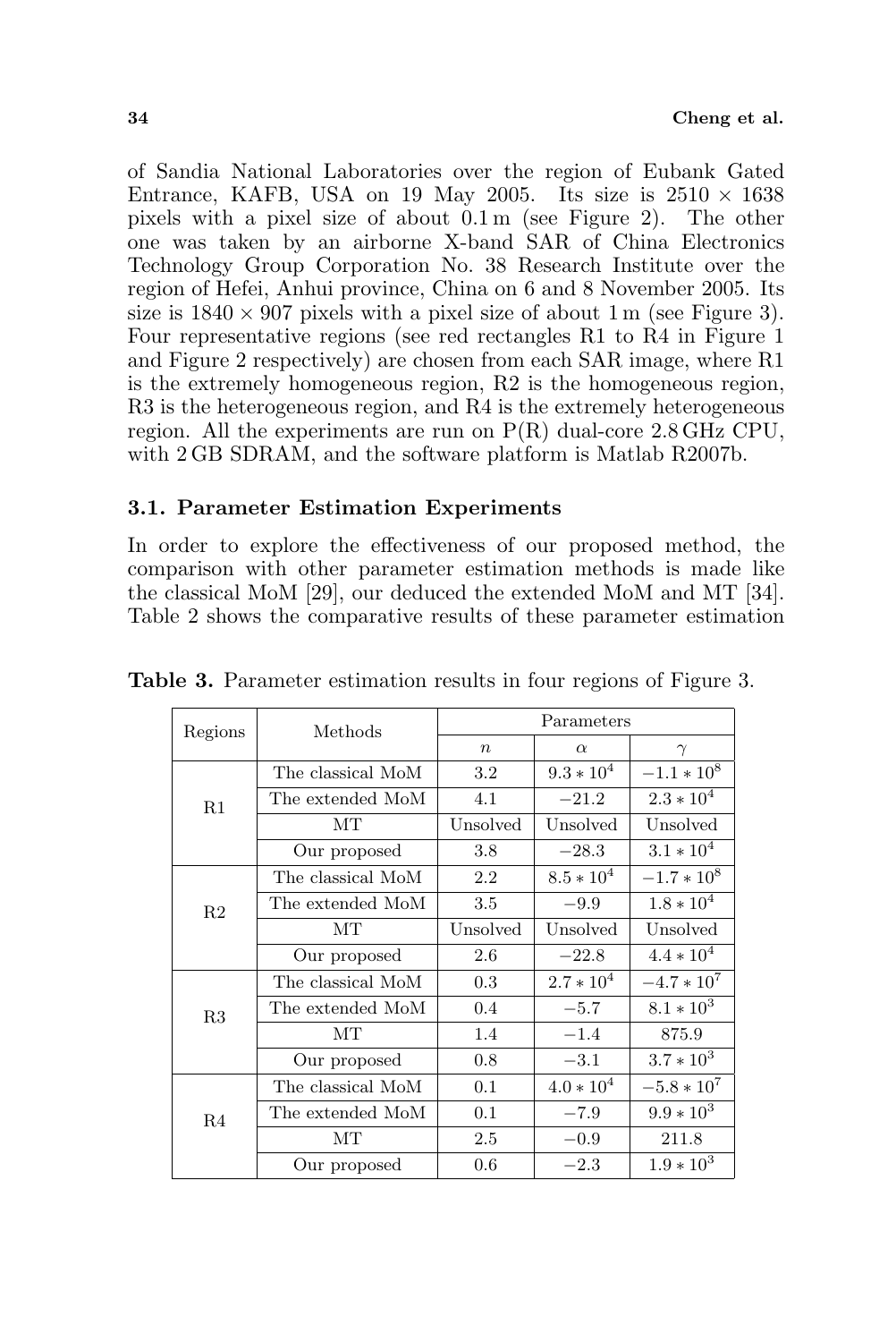|           | Region            | R1   | R <sub>2</sub>                                                            | R3   | R4   |
|-----------|-------------------|------|---------------------------------------------------------------------------|------|------|
|           | Size (pixels)     |      | $235 \times 235$   $235 \times 235$   $235 \times 235$   $235 \times 235$ |      |      |
| Time      | The classical MoM | 0.38 | 0.36                                                                      | 0.37 | 0.39 |
| consuming | The extended MoM  | 0.55 | 0.62                                                                      | 0.67 | 0.68 |
| $(\rm s)$ | MТ                | 263  | 387                                                                       | 325  | 3.09 |
|           | Our proposed      | 0.01 | 0.01                                                                      | 0.02 | 0.04 |

Table 4. Time consuming of the four mentioned methods in four regions of Figure 2.

algorithms of four representative regions in Figure 2, and Table 3 shows the comparative results of these parameter estimation algorithms of four representative regions in Figure 3.

According to Equation (10), the estimated parameters should meet the requirement that  $\alpha$  is negative and  $\gamma$ , n, x are positive. However, it can be seen that the parameters like  $\alpha$  and  $\gamma$  obtained by the classical MoM exceed the range of the requirement of Equation (10) both in Table 2 and Table 3. The parameters like  $\alpha$  and  $\gamma$  obtained by the extended MoM seldom exceed the range of definition except in the region of R1 in Table 2.

The key-point of MT based parameter estimation is calculating the intersection point of the inverse digamma function  $f_1(x)$  and  $f_2(x)$ . When modeling the extremely homogeneous regions, MT cannot arrive at a solution, and sometime the same thing is met when modeling the homogeneous region. To deeply evaluate the MT based method, we draw the curves of  $f_1(x)$  and  $f_2(x)$ . Figure 4 shows the inverse digamma function curves  $f_1(x)$  and  $f_2(x)$  in four regions of Figure 2, and Figure 5 shows the inverse digamma function curves  $f_1(x)$  and  $f_2(x)$  in four regions of Figure 3. It can be seen that the two curves  $f_1(x)$  and  $f_2(x)$  don't intersect in Figure 4(a), Figure 5(a) and Figure 5(b). It means that no solution is arrived at, which is consistent with the MT parameters estimation results of R1 in Table 2, and R1 and R2 in Table 3.

Compared with the above three methods, the parameters obtained by our proposed method are met with the requirement of Equation (10) both in Table 2 and Table 3. According to literature [16] stated, the degree of heterogeneity can be measured with the estimated value of  $\alpha$ , i.e., if estimation is performed over two areas  $\alpha_1$  and  $\alpha_2$  are the estimated parameters, then  $\alpha_1 > \alpha_2$  suggests that the first area is more heterogeneous than the second one. Figure 6 shows parameter  $\alpha$ estimated by our method over a variety of areas (ground vegetation, trees and buildings) in two high resolution SAR images Figure 2 and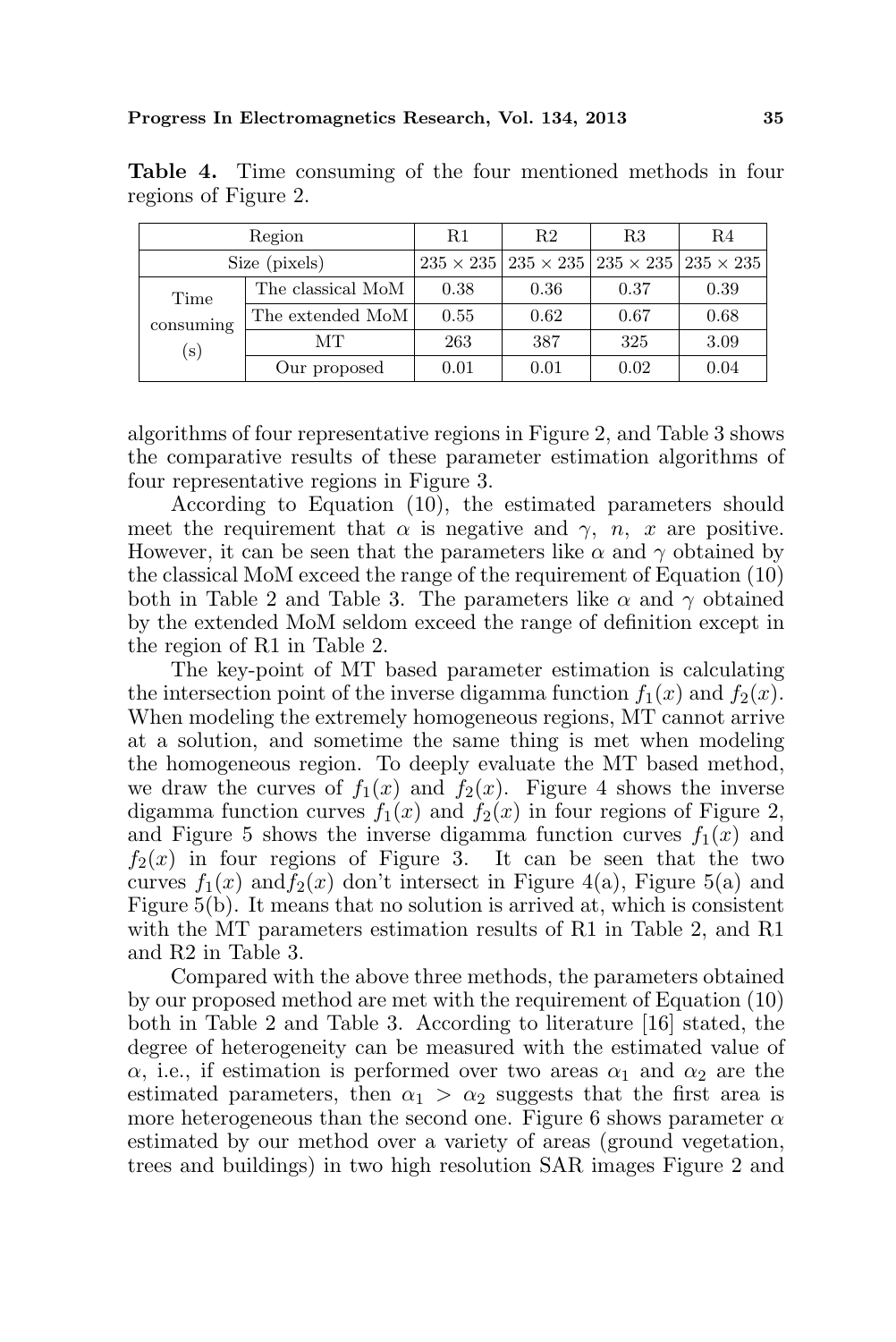

**Figure 4.** MT based  $\alpha$  and n estimation method by calculating the intersection point of  $f_1(x)$  and  $f_2(x)$  in four regions (R1 to R4) of Figure 2, the blue curve represents  $f_1(\alpha)$  and the red curve represents  $f_2(\alpha)$ . (a) R1. (b) R2. (c) R3. (d) R4.

Figure 3. It can be seen that parameter  $\alpha$  increases with degree of heterogeneity. The results of Figure 6 are consistent with the statement of literature [16].

Table 4 and Table 5 show the time consumed in estimating parameters in these eight regions of Figure 2 and Figure 3. The MT costs the longest time owing to the time-consuming computation of inverse digamma functions. The time-consuming of the classical MoM and the extended MoM is medial, and the extended MoM costs more time than the classical MoM because of higher order moments calculation. Our proposed is the fastest one among these four parameter estimation methods due to no higher moments calculation and inverse digamma function computation.

### 3.2. Fitting Precision Experiments

In order to evaluate the performance of our algorithm thoroughly, we adopt three well-known parameters like the KL distance [36], KS test [37] and MSE [35] as goodness of fit measurements.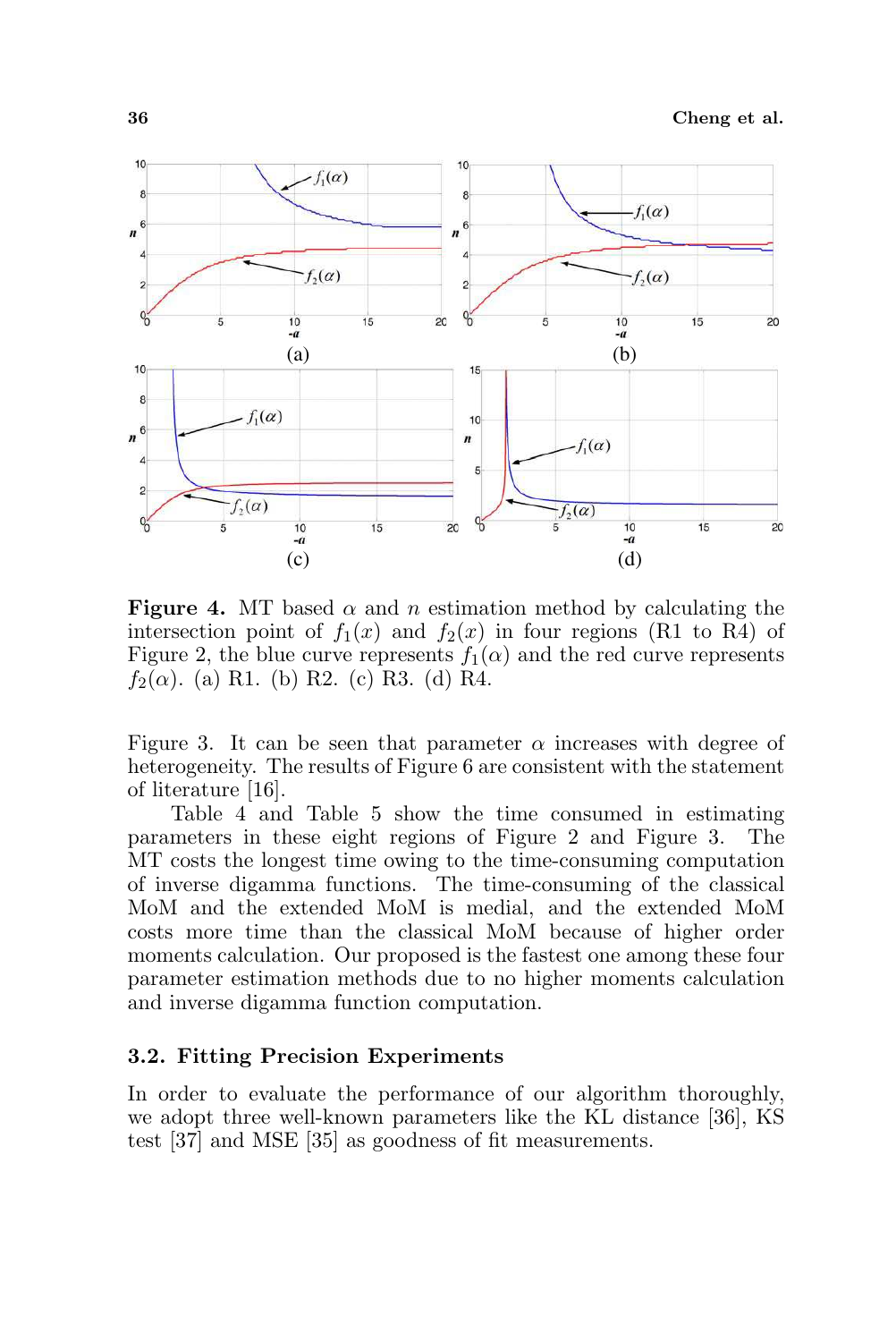

**Figure 5.** MT based  $\alpha$  and n estimation method by calculating the intersection point of  $f_1(x)$  and  $f_2(x)$  in four regions (R1 to R4) of Figure 3, the blue curve represents  $f_1(\alpha)$  and the red curve represents  $f_2(\alpha)$ . (a) R1. (b) R2. (c) R3. (d) R4.



**Figure 6.** Parameter  $\alpha$  estimated by our method over four areas (ground vegetation, trees and buildings) in two high resolution SAR images. (a) Four areas in Figure 2. (b) Four areas in Figure 3.

#### 3.2.1. KL Distance Measurement

Given the theoretical PDF  $p(w)$  and the estimated PDF  $q(w)$ , the traditional KL distance between these two densities  $p$  and  $q$  is expressed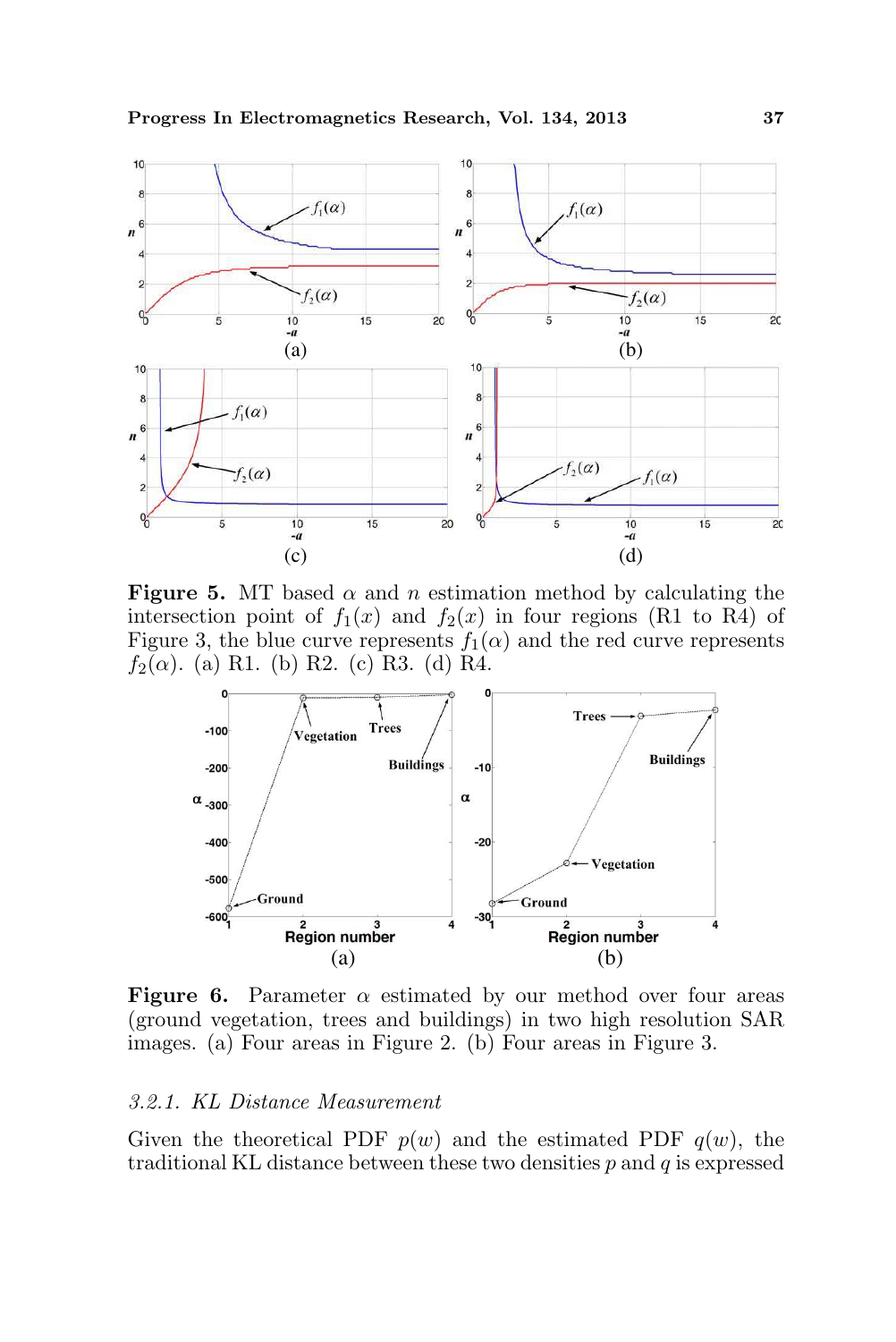|           | Region            | R1   | R2   | R3                                                                       | R4   |
|-----------|-------------------|------|------|--------------------------------------------------------------------------|------|
|           | Size (pixels)     |      |      | $78 \times 282$   $133 \times 200$   $133 \times 157$   $192 \times 192$ |      |
| Time      | The classical MoM | 0.12 | 0.22 | 0.15                                                                     | 0.24 |
| consuming | The extended MoM  | 0.41 | 0.45 | 0.42                                                                     | 0.48 |
| $(\rm s)$ | MТ                | 1.74 | 2.52 | 2.38                                                                     | 2.22 |
|           | Our method        | 0.01 | 0.01 | 0.01                                                                     | 0.02 |

Table 5. Time consuming of the four mentioned methods in four regions of Figure 3.



Figure 7. Fitting results of four regions histogram in Figure 2. (a) R1 the extremely homogeneous region. (b) R2 the homogeneous region. (c) R3 the heterogeneous region. (d) R4 the extremely heterogeneous region.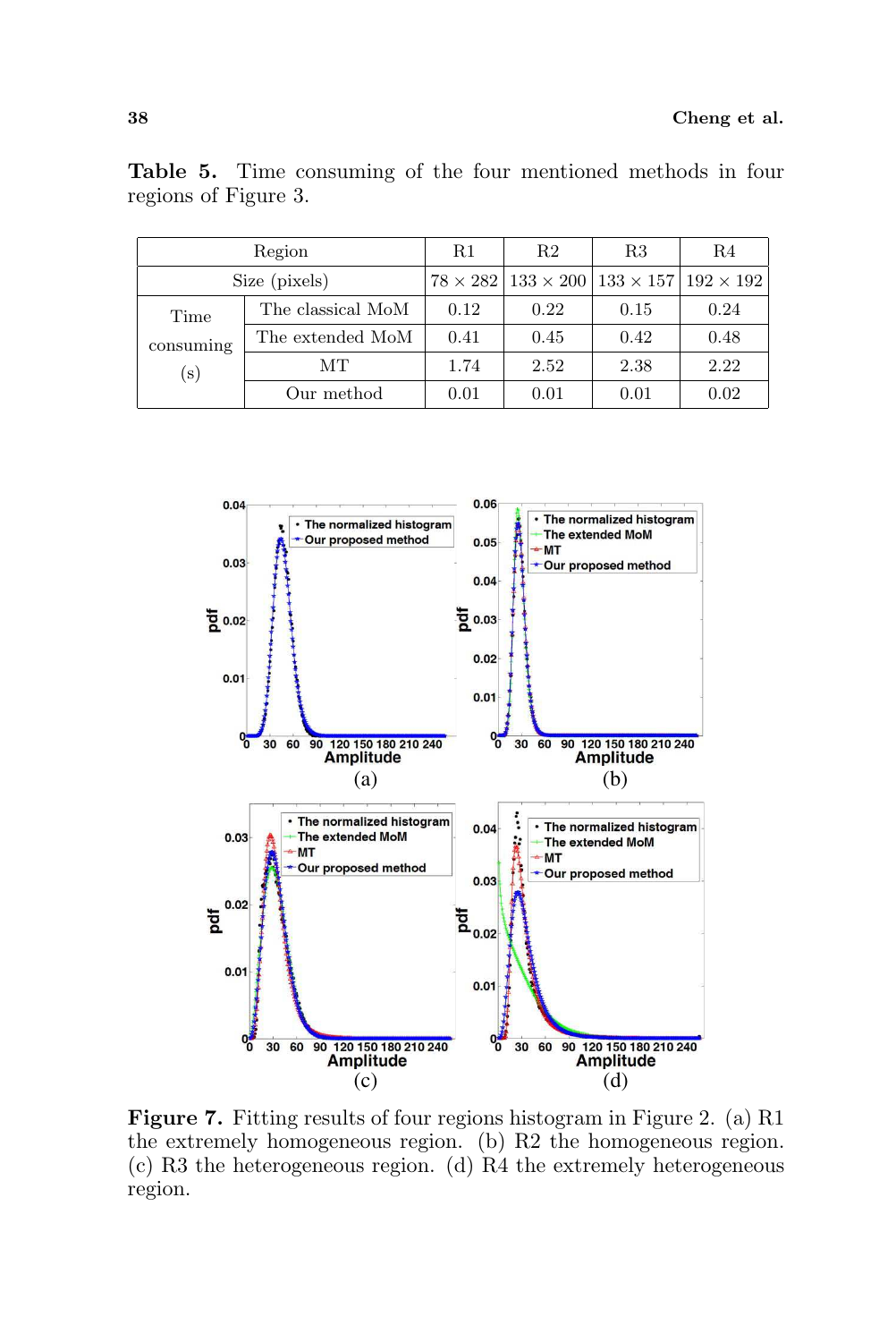as

$$
D(q||p) = \int q(w) \log_2\left(\frac{q(w)}{p(w)}\right) dw \tag{27}
$$

Usually, the calculation of  $D(q||p)$  is given by approximate calculation:

$$
D(q||p) = \sum q(w)\Delta w \log_2\left(\frac{q(w)\Delta w}{p(w)\Delta w}\right) = \sum Q(w) \log_2\left(\frac{Q(w)}{P(w)}\right) \quad (28)
$$

where  $P(w)$  and  $Q(w)$  are the values of probability. Because  $D(q||p)$ is asymmetrical, the KL distance is customarily expressed as a symmetrical form

$$
D_{kl} = D(q||p) + D(p||q)
$$
 (29)

The KL distance reflects the similarity of the theoretical and estimated densities. When the estimated PDF equals the theoretical



Figure 8. Fitting results of four regions histogram in Figure 3. (a) R1 the extremely homogeneous region. (b) R2 the homogeneous region. (c) R3 the heterogeneous region. (d) R4 the extremely heterogeneous region.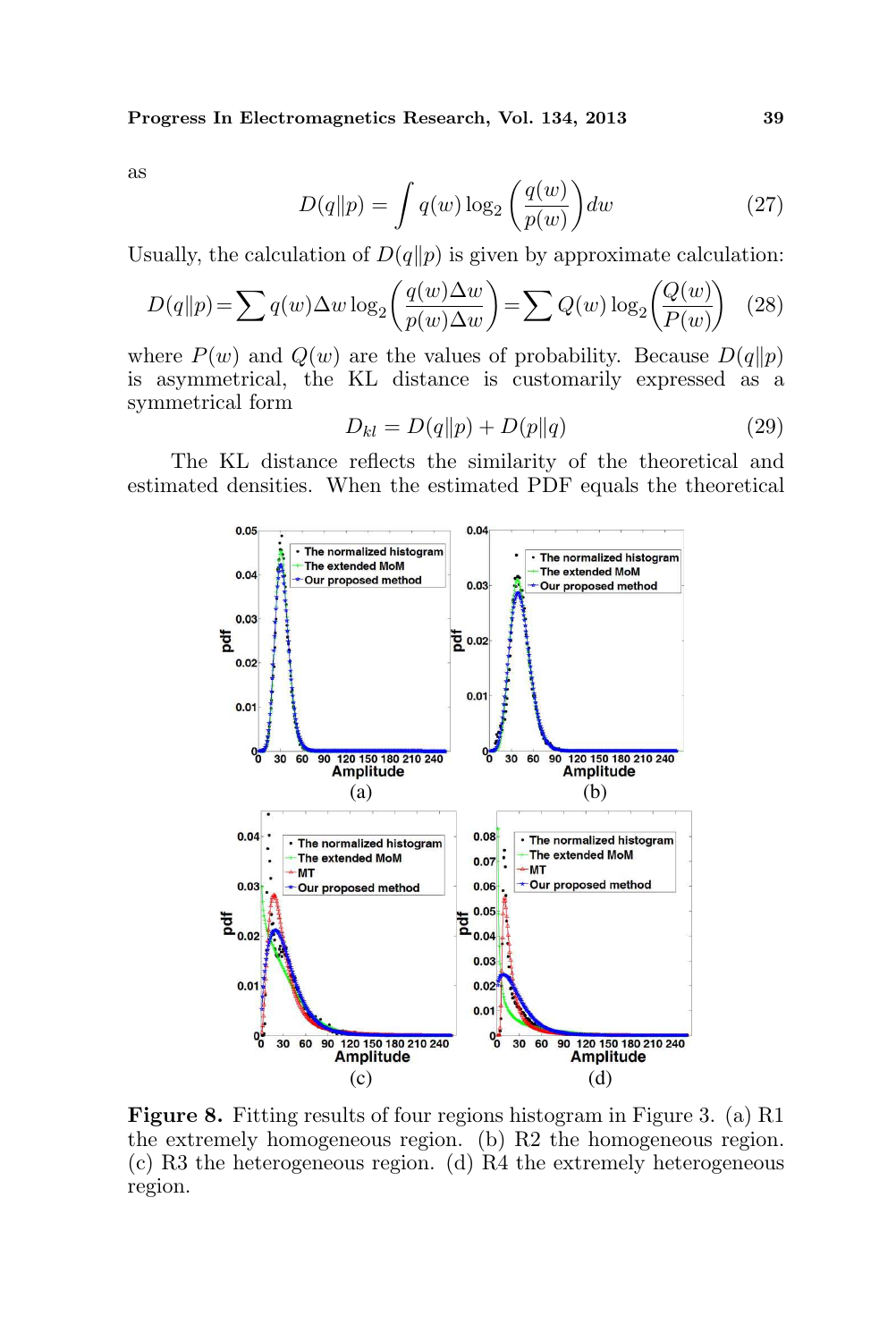PDF,  $D_{kl}$  is zero. Otherwise, it is positive. The smaller the value of the KL distance is obtained the higher similarity they have.

### 3.2.2. KS Test

The KS test is based on the empirical cumulative distribution function (CDF) of the observed data. Given N observations  $R_1, R_2, \ldots, R_N$ with continuous distributions, statistical goodness-of-fit is used to choose between hypothesis  $H_0$ , an assertion that the data obeys distribution q; and an alternative hypothesis  $H_1$ , an assertion that the data does not obey distribution q. The empirical CDF  $\widehat{P}_R(w)$  is a piecewise constant function Ţ

$$
\widehat{P_R}(w) = \begin{cases} 0, & w \to \infty \\ \frac{k}{N}, & R_k < w \le R_{k+1}, \ k \le N-1 \\ 1, & w > R_N \end{cases} \tag{30}
$$

The KS test  $D_{ks}$  is defined as the supremum of the magnitude difference between the empirical CDF  $\widehat{P}_R(w)$  and the cumulative distribution under hypothesis  $H_0$ ,  $Q_R(w)$  $\overline{a}$ 

$$
D_{ks} = \sup_{w} \left| \widehat{P_R}(w) - Q_R(w) \right| \tag{31}
$$

The KS test reflects the maximal deviation between the actual CDF and hypothetical CDF. The smaller the value of the KS test is obtained the higher goodness-of-fit they have. It is complementary for the KL distance measurement.

#### 3.2.3. MSE Measurement

Given N discrete samples  $r_1, r_2, \ldots, r_N$  with the theoretical PDF  $p(w)$ and the estimated PDF  $q(w)$ , the MSE measurement is expressed as

$$
D_{mse} = \frac{1}{N} \sum_{k=1}^{N} ||p(r_k) - q(r_k)||^2
$$
 (32)

where  $\|\cdot\|$  denotes the Euclidean norm and the estimated PDF  $q(w)$ can be deduced from the histogram of the sample values. The MSE measurement reflects the mean deviation between theoretical PDF and the estimated PDF. The smaller the value of the MSE Measurement is the higher goodness-of-fit they have.

Figure 7 and Figure 8 show the fitting results of histogram in eight regions of Figure 2 and Figure 3 by using the classical MoM, the extended MoM, MT and our proposed method. In Figure 7 and Figure 8, the horizontal axis represents the amplitude of pixel, and the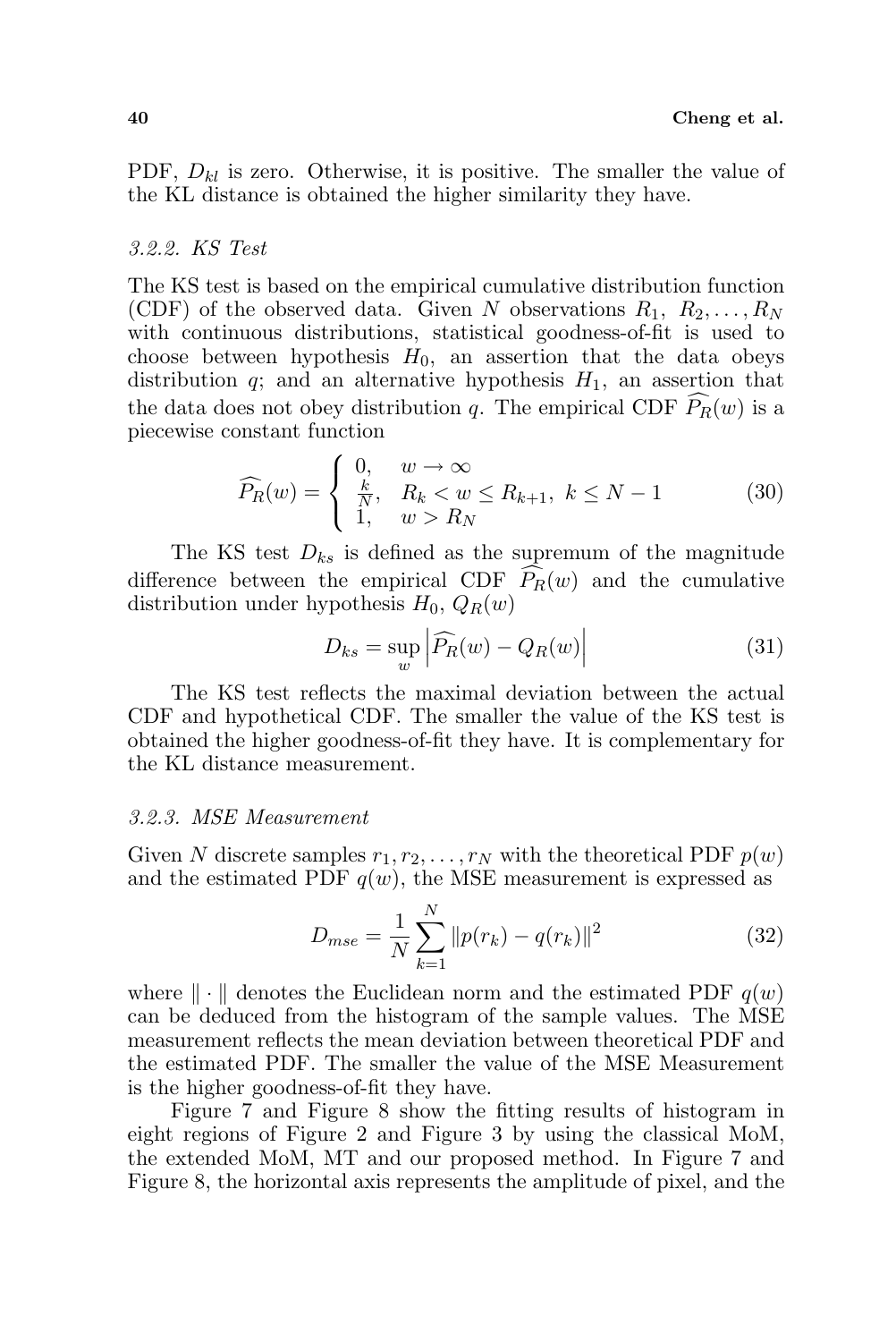Table 6. The quantity comparison of fitting results of the histogram in Figure 2 based on these four parameter estimation methods, where  $D_{kl}$ denotes the KL distance,  $D_{ks}$  denotes the KS test, and  $D_{mse}$  denotes the MSE measurement.

| Regions        | Methods           | Measurements |          |                  |  |
|----------------|-------------------|--------------|----------|------------------|--|
|                |                   | $D_{kl}$     | $D_{ks}$ | $D_{mse}$        |  |
|                | The classical MoM | Unsolved     | Unsolved | Unsolved         |  |
| R1             | The extended MoM  | Unsolved     | Unsolved | Unsolved         |  |
|                | MТ                | Unsolved     | Unsolved | Unsolved         |  |
|                | Our proposed      | 0.02         | 0.02     | $1.7 * 10^{-9}$  |  |
|                | The classical MoM | Unsolved     | Unsolved | Unsolved         |  |
| R <sub>2</sub> | The extended MoM  | 0.02<br>0.02 |          | $3.1 * 10^{-9}$  |  |
|                | MТ                | 0.00         | 0.00     | $4.5 * 10^{-10}$ |  |
|                | Our proposed      | 0.00         | 0.01     | $7.1 * 10^{-10}$ |  |
|                | The classical MoM | Unsolved     | Unsolved | Unsolved         |  |
| R3             | The extended MoM  | 0.12         | 0.03     | $5.8 * 10^{-9}$  |  |
|                | <b>MT</b>         | 0.05         | 0.03     | $6.4 * 10^{-9}$  |  |
|                | Our proposed      | 0.06         | 0.02     | $5.4 * 10^{-9}$  |  |
|                | The classical MoM | Unsolved     | Unsolved | Unsolved         |  |
| R4             | The extended MoM  | 1.3          | 0.3      | $2.6 * 10^{-7}$  |  |
|                | MT                | 0.03         | 0.02     | $6.0 * 10^{-9}$  |  |
|                | Our proposed      | 0.23         | 0.08     | $3.7 * 10^{-8}$  |  |

vertical axis represents the PDF. Based on Equations (29), (31) and (32), the KL distance, the KS test, and the MSE measurement of the fitting results shown in Figure 7 are compared in Table 6, and these shown in Figure 8 are compared in Table 7. In Figure 7(a), it can be seen that only the  $G^0$  distribution density function solved by our proposed method can fit the normalized histogram of the extremely homogeneous SAR regions. The  $G<sup>0</sup>$  distribution density function solved by the extended MoM based method can model most of regions, but the fitting precisions are relatively low. The  $G^0$  distribution density function solved by the MT based method agrees well with the histogram of the heterogeneous and extremely heterogeneous regions in Figure  $7(d)$  and Figure 8(d). Because the parameters estimated by the classical MoM method exceed the range of the requirement of Equation (10), the  $G^0$  distribution density function of these eight regions has no solution. The quantity evaluation results of goodness-offit in Table 6 and Table 7 agree well with the fitness of the normalized histogram of these eight different degrees of heterogeneity regions in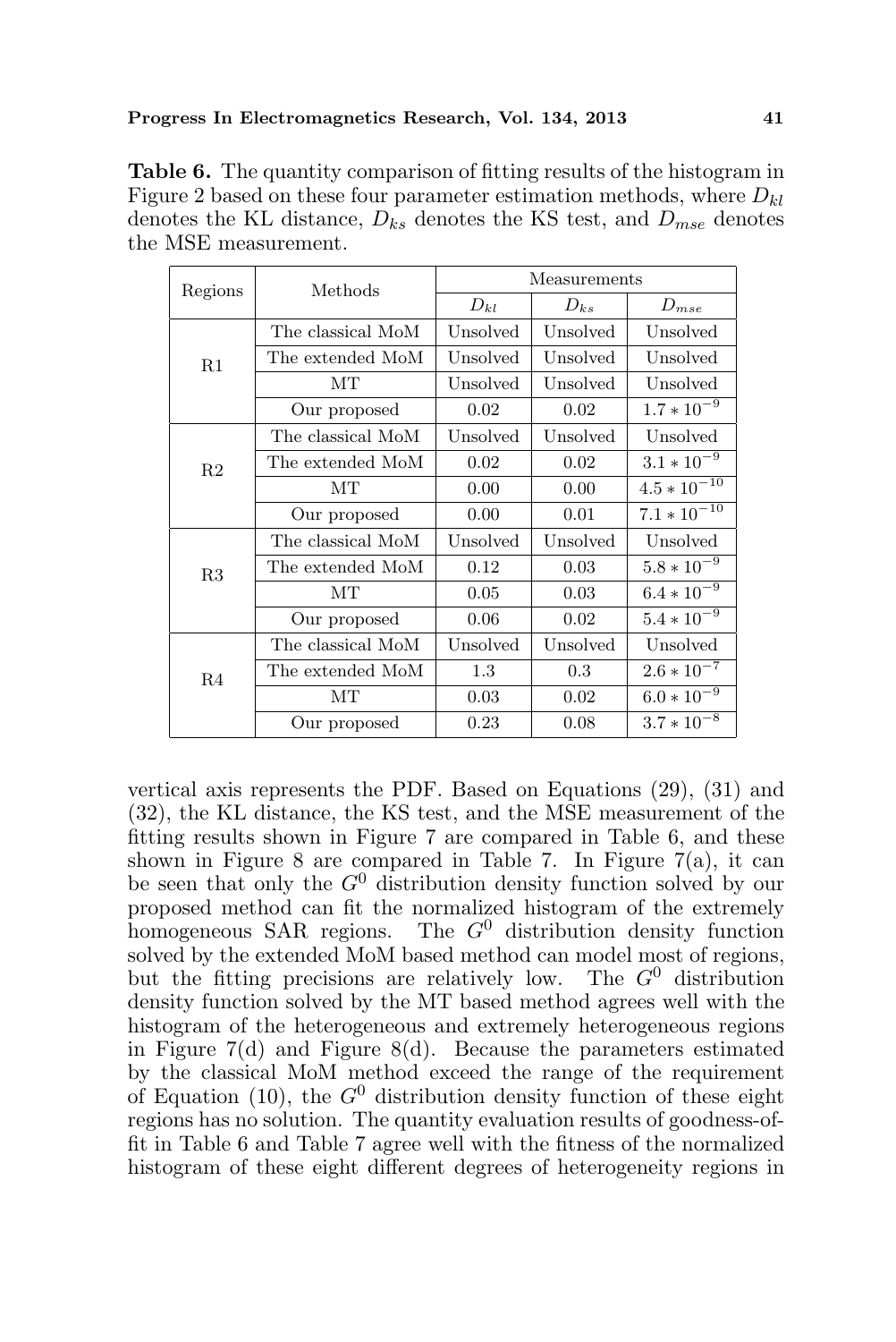| Regions        | Methods           | Measurements |          |                 |  |
|----------------|-------------------|--------------|----------|-----------------|--|
|                |                   | $D_{kl}$     | $D_{ks}$ | $D_{mse}$       |  |
|                | The classical MoM | Unsolved     | Unsolved | Unsolved        |  |
| R1             | The extended MoM  | 0.01         | 0.01     | $3.9 * 10^{-9}$ |  |
|                | MТ                | Unsolved     | Unsolved | Unsolved        |  |
|                | Our proposed      | 0.01         | 0.01     | $4.7 * 10^{-9}$ |  |
|                | The classical MoM | Unsolved     | Unsolved | Unsolved        |  |
| R <sub>2</sub> | The extended MoM  | 0.07         | 0.02     | $8.0 * 10^{-9}$ |  |
|                | MТ                | Unsolved     | Unsolved | Unsolved        |  |
|                | Our proposed      | 0.05         | 0.03     | $1.3 * 10^{-8}$ |  |
|                | The classical MoM | Unsolved     | Unsolved | Unsolved        |  |
| R3             | The extended MoM  | 0.87         | 0.15     | $2.7 * 10^{-7}$ |  |
|                | MТ                | 0.23         | 0.07     | $1.3 * 10^{-7}$ |  |
|                | Our proposed      | 0.34         | 0.07     | $1.4 * 10^{-7}$ |  |
| R4             | The classical MoM | Unsolved     | Unsolved | Unsolved        |  |
|                | The extended MoM  | 2.72         | 0.33     | $7.9 * 10^{-7}$ |  |
|                | MТ                | 0.10         | 0.05     | $5.0 * 10^{-8}$ |  |
|                | Our proposed      | 1.07         | 0.16     | $3.4 * 10^{-7}$ |  |

Table 7. The fitting results of the histogram in Figure 3 based on these four parameter estimation methods, where  $D_{kl}$  denotes the KL distance,  $D_{ks}$  denotes the KS test, and  $D_{mse}$  denotes the MSE.

Figure 7 and Figure 8.

From these experimental analyses, some conclusions can be drawn:

- (1) Our parameter estimation scheme of the  $G^0$  distribution has a wider modeling ability and lower computation time than the other three methods, but the fitting precision of which is lower than the MT based method when modeling the heterogeneous and extremely heterogeneous regions.
- (2) The classical MoM based method can not model any regions of these two high resolution SAR images.
- (3) The extended MoM based method is able to model most regions of these two high resolution SAR images, but the goodness-of-fit of which is the worst among these four methods.
- (4) The MT based method has a higher fitting precision than the others when modeling the heterogeneous and extremely heterogeneous regions, but the calculation time of which is the longest among these four methods. Furthermore, it can not model the extremely homogeneous regions in high resolution SAR images.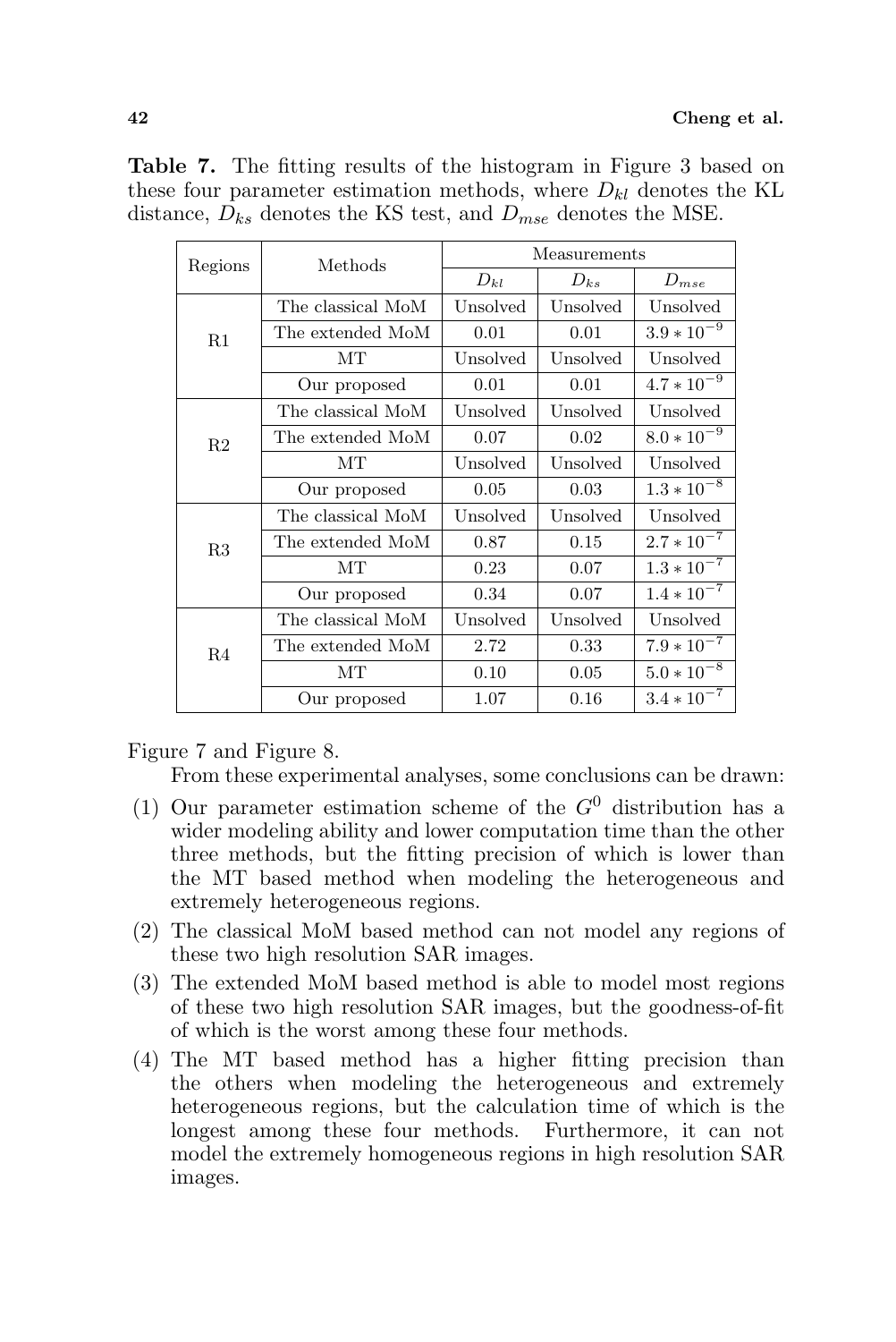# 4. CONCLUSIONS

Aiming at having a wider modeling ability in high resolution SAR images, this paper has proposed an improved parameter estimation scheme of the  $G^0$  distribution, which combines the merits from the classical moment estimation and the mellin transform. Results show that our proposed method is suitable for modeling multilook clutter with widely various degrees of homogeneity, and has lower computation time than the other mentioned methods.

The next step is to increase the fitting precision when modeling the heterogeneous and extremely heterogeneous regions. It would also be interesting to use the proposed method for objects classification in high resolution SAR images.

## ACKNOWLEDGMENT

The authors would like to thank all the reviewers for their valuable suggestions and comments. This paper is supported by the National Natural Science Foundation of China (No. 41171316).

## REFERENCES

- 1. Koo, V. C., Y. K. Chan, V. Gobi, M. Y. Chua, C. H. Lim, C. S. Lim, C. C. Thum, T. S. Lim, Z. Bin Ahmad, K. A. Mahmood, M. H. Bin Shahid, C. Y. Ang, W. Q. Tan, P. N. Tan, K. S. Yee, W. G. Cheaw, H. S. Boey, A. L. Choo, and B. C. Sew, "A new unmanned aerial vehicle synthetic aperture radar for environmental monitoring," Progress In Electromagnetics Research, Vol. 122, 245–268, 2012.
- 2. Chan, Y. K. and V. C. Koo, "An introduction to synthetic aperture radar (SAR)," Progress In Electromagnetics Research B, Vol. 2, 27–60, 2008.
- 3. Mohammadpoor, M., R. S. A. Raja Abdullah, A. Ismail, and A. F. Abas, "A circular synthetic aperture radar for on-theground object detection," Progress In Electromagnetics Research, Vol. 122, 269–292, 2012.
- 4. Tian, B., D.-Y. Zhu, and Z.-D. Zhu, "A novel moving target detection approach for dual-channel SAR system," Progress In Electromagnetics Research, Vol. 115, 191–206, 2011.
- 5. Park, S. H., J. H. Lee, and K. T. Kim, "Performance analysis of the scenario-based construction method for real target ISAR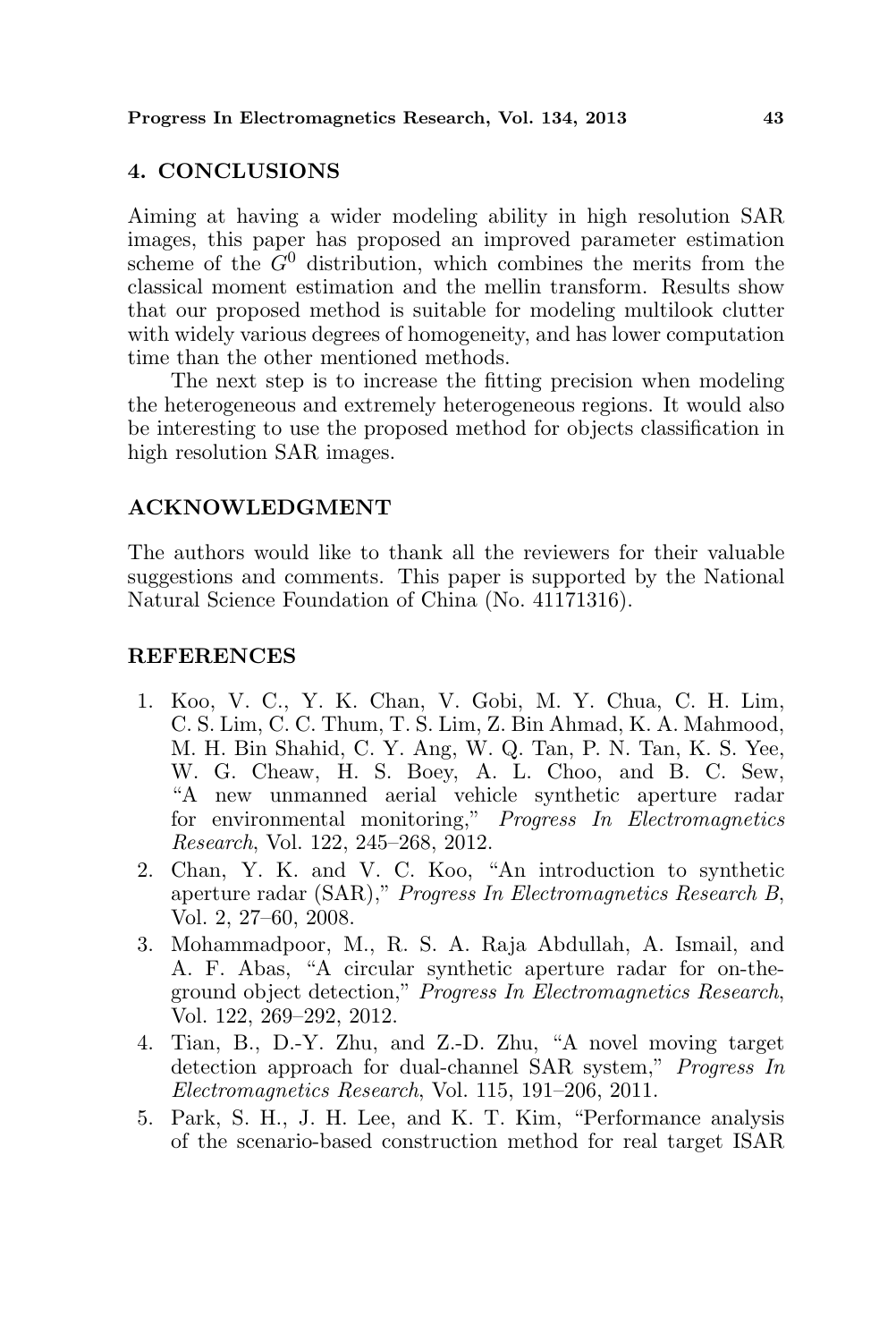recognition," Progress In Electromagnetics Research, Vol. 128, 137–151, 2012.

- 6. Chang, Y.-L., C.-Y. Chiang, and K.-S. Chen, "SAR image simulation with application to target recognition," Progress In Electromagnetics Research, Vol. 119, 35–57, 2011.
- 7. Park, J.-I. and K.-T. Kim, "A comparative study on ISAR imaging algorithms for radar target identification," Progress In Electromagnetics Research, Vol. 108, 155–175, 2010.
- 8. Zhao, Y. W., M. Zhang, X. P. Geng, and P. Zhou, "A comprehensive facet model for bistatic SAR imagery of dynamic ocean scene," Progress In Electromagnetics Research, Vol. 123, 427–445, 2012.
- 9. Albert, M. D., Y. J. Lee, H. T. Ewe, and H. T. Chuah, "Multilayer model formulation and analysis of radar backscattering from sea ice," Progress In Electromagnetics Research, Vol. 128, 267–290, 2012.
- 10. Dusséaux, R., E. Vannier, O. Taconet, and G. Granet, "Study of backscatter signature for seedbed surface evolution under rainfall-influence of radar precision," Progress In Electromagnetics Research, Vol. 125, 415–437, 2012.
- 11. Feng, L., H. Xu, C.-S. Li, S. Li, and H. Gao, "A novel estimation approach of dynamic and coupling baseline for distributed satellite SAR," Progress In Electromagnetics Research, Vol. 123, 467–484, 2012.
- 12. Bausssard, A., M. Rochdi, and A. Khenchaf, "Po/mec-based scattering model for complex objects on a sea surface," *Progress* In Electromagnetics Research, Vol. 111, 229–251, 2011.
- 13. Jin, Y. Q., "Polarimetric scattering modeling and information retrieval of SAR remote sensing — A review of FDU work," Progress In Electromagnetics Research, Vol. 104, 333–384, 2010.
- 14. Liu, D., Y. Du, G. Sun, W.-Z. Yan, and B.-I. Wu, "Analysis of InSAR sensitivity to forest structure based on radar scattering model," Progress In Electromagnetics Research, Vol. 84, 149–171, 2008.
- 15. Du, Y., Y. Luo, W.-Z. Yan, and J. A. Kong, "An electromagnetic scattering model for soybean canopy," Progress In Electromagnetics Research, Vol. 79, 209–223, 2008.
- 16. Frery, A. C., H. J., Muller, C. D. Costa, C. D. C. F. Yanasse, and S. J. S. Sant' Anna, "A model for extremely heterogeneous clutter," IEEE Transactions on Geoscience and Remote Sensing, Vol. 35, No. 3, 648–659, 1997.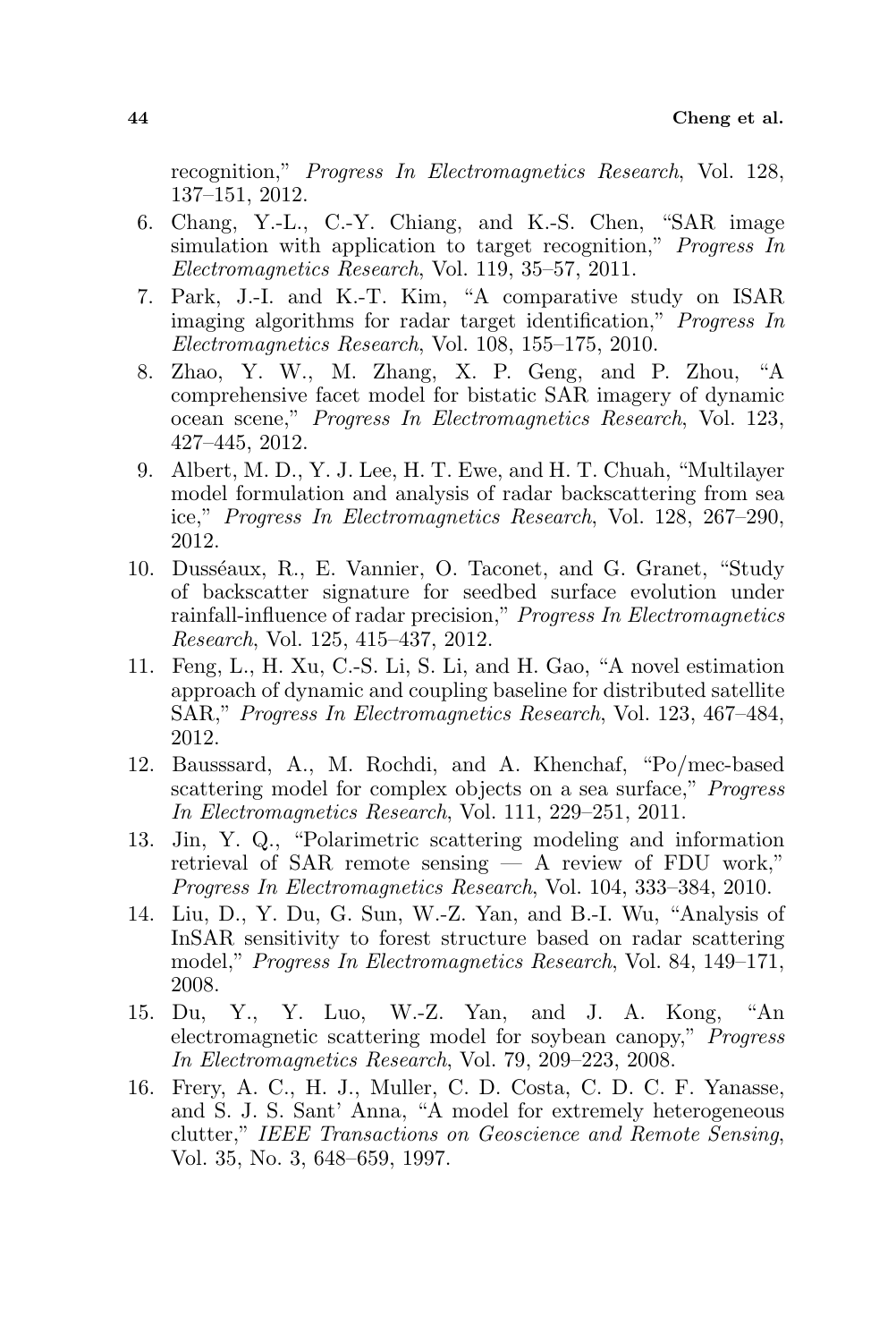Progress In Electromagnetics Research, Vol. 134, 2013 45

- 17. Gao, G., "Statistical modeling of SAR images: A survey," Sensors, Vol. 10, 775–795, 2010.
- 18. Bruzzone, J., M. Marconcini, U. Wegmuller, and A. Wiesmann, "An advanced system for the automatic classification of multitemporal SAR images," IEEE Transactions on Geoscience and Remote Sensing, Vol. 42, No. 6, 1321–1334, 2004.
- 19. Luo, M. and K.-M. Huang, "Prediction of the electromagnetic field in metallic enclosures using artificial neural networks," Progress In Electromagnetics Research, Vol. 116, 171–184, 2011.
- 20. O'Halloran, M., B. McGinley, R. C. Conceicao, F. Morgan, E. Jones, and M. Glavin, "Spiking neural networks for breast cancer classification in a dielectrically heterogeneous breast," Progress In Electromagnetics Research, Vol. 113, 413–428, 2011.
- 21. Zaharis, Z. D., K. A. Gotsis, and J. N. Sahalos, "Comparative study of neural network training applied to adaptive beamforming of antenna arrays," Progress In Electromagnetics Research B, Vol. 126, 269–283, 2012.
- 22. Zaharis, Z. D., K. A. Gotsis, and J. N. Sahalos, "Adaptive beamforming with low Side lobe level using neural networks trained by mutated boolean PSO," Progress In Electromagnetics Research, Vol. 127, 139–154, 2012.
- 23. Mantero, P., "Partially supervised classification of remote sensing images using SVM-based probability density estimation," IEEE Transactions on Geoscience and Remote Sensing, Vol. 43, No. 3, 559–570, 2005.
- 24. Tan, C.-P., J.-Y. Koay, K.-S. Lim, H.-T. Ewe, and H.-T. Chuah, "Classification of multi-temporal SAR images for rice crops using combined entropy decomposition and support vector machine technique," Progress In Electromagnetics Research, Vol. 71, 19– 39, 2007.
- 25. Gao, G., "A parzen-window-kernel-based CFAR algorithm for ship detection in SAR images," IEEE Geoscience and Remote Sensing Letters, Vol. 8, No. 3, 557–561, 2011.
- 26. Oliver, C. J., Understanding Synthetic Aperture Radar Images, Artech House, Boston, London, USA, UK, 1998.
- 27. Moser, G. J., S. Zerubia, and B. Serpico, "Dictionary-based stochastic expectation — Maximization for SAR amplitude probability density function estimation," IEEE Transactions on Geoscience and Remote Sensing, Vol. 44, No. 1, 188–200, 2006.
- 28. Joughin, I. R., "Maximum likelihood estimation of K distribution parameters for SAR data," IEEE Transactions on Geoscience and